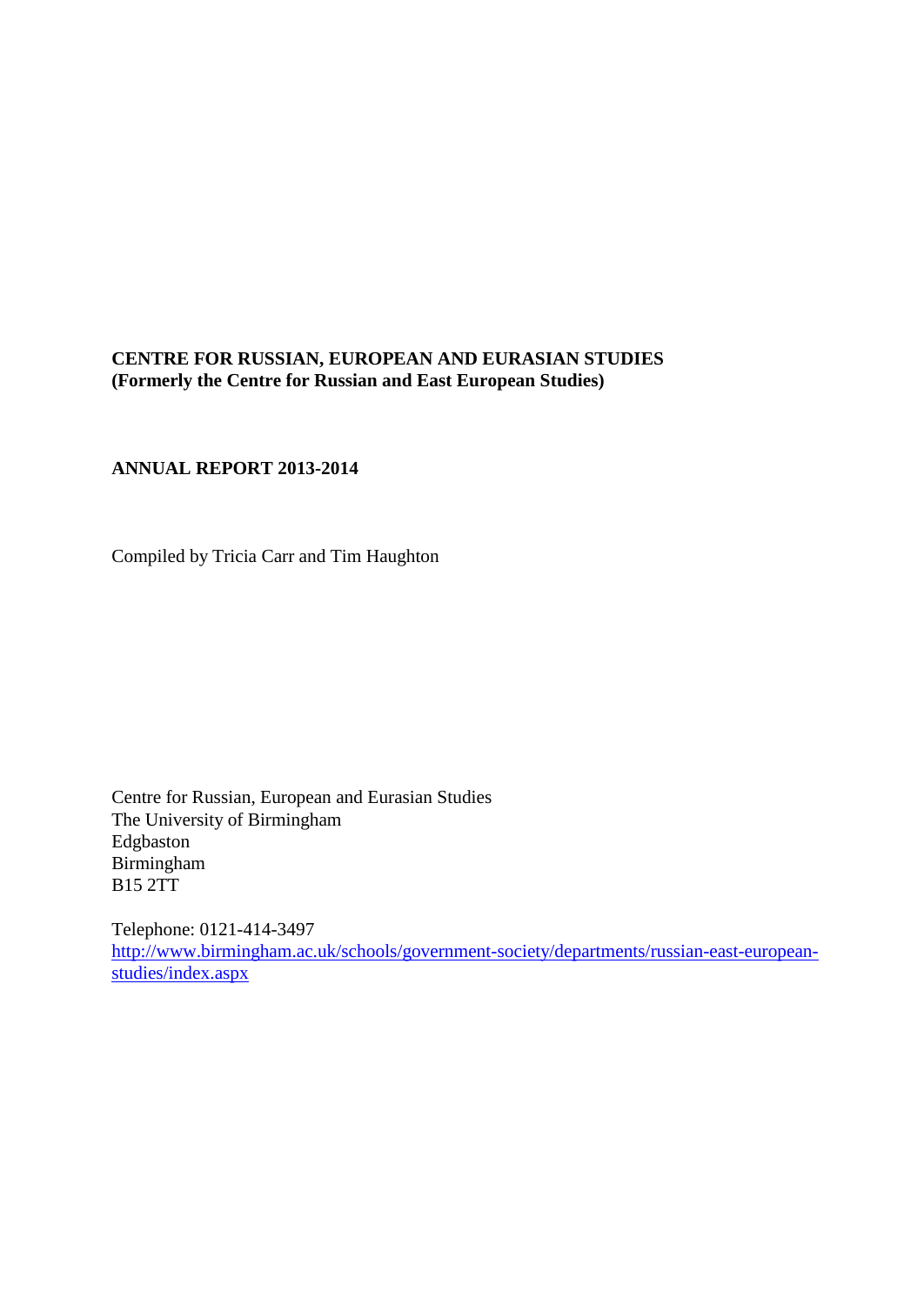# **CENTRE FOR RUSSIAN, EUROPEAN AND EURASIAN STUDIES STAFF 2013-2014**

#### **Director**

TJ Haughton, BSc (Econ) (LSE), MA (London), Dip (Westminster), PGCert, PhD (UCL)

#### **Deputy Director**

K Wolczuk, MLaw (Gdansk), MSocSc, PhD

**Senior Fellow, Emeritus Professor and Founding Director** RW Davies, BA (London), PhD

**Emeritus Professors**

P Hanson, MA (Cantab.), PhD M P Perrie, MA (Edinburgh), MA

#### **Professors**

JM Cooper, BScEcon (Bath), PhD S Wolff, Erstes Staatsexamen (Leipzig), MPhil (Cantab.), PhD (LSE)

#### **Readers**

TJ Haughton, BSc (Econ) (LSE), MA (London), Dip (Westminster), PGCert, PhD (UCL) D Kaneff, PhD (Adelaide) D Moran, BA (Hons) (Oxon), DPhil (Oxon) J Oldfield, BSc, PGCE, PhD EA Rees, BA (York), PhD DJB Shaw, BA, PhD (London) K Wolczuk, MLaw (Gdansk), MSocSc, PhD

# **Senior Lecturers**

DL Averre, BA (Manchester), PhD (Manchester) A Campbell, BA (Bristol), PhD (Brunel) R Connolly, BA (Essex); MA (Essex); PhD R Dragneva-Lewers, LLB (Sofia), MA (Sussex), PhD (Sussex) C Moore, BA (Staffs), MA (Nottingham), PhD (Nottingham Trent) JB Morris, BA (Lancaster), MA (London), PhD (Sussex) G Timmins, BA (Portsmouth), MPhil (Glasgow), PhD (Huddersfield) R Whyman, BA, MA, PhD GM Yemelianova, MA (Moscow), PhD (Moscow)

## **Lecturer**

N Rulyova, BA (Perm), MPhil (Cambridge), PhD (Cantab) DJ White, BA (Wolverhampton), MA, PhD

## **Language Tutors**

T Lipatova, BA (St Petersburg), MA (St Petersburg) J Williams-Pozdnjakova, BA (Tartu, Estonia), MA (Tartu, Estonia), Dip (Moscow Pushkin Institute), City & Guilds 9284 ESOL

## **Research Fellows**

K. Imranli-Lowe, PhD K. Oskanian, BA (Open), MSc (London), PGCert (LSE), PhD (LSE)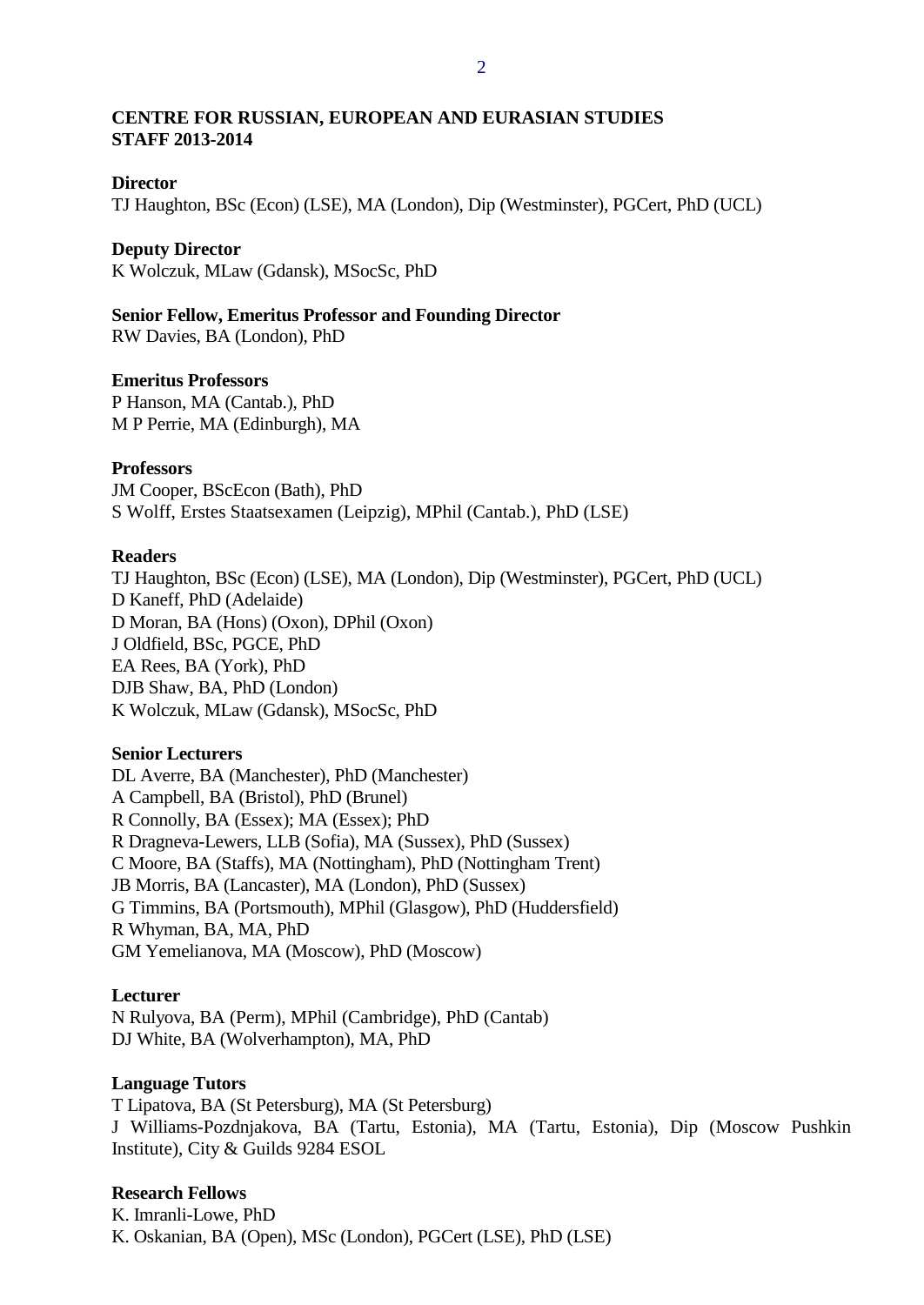### **Honorary Professor**

Sir Rodric Braithwaite, LLD, MA (Cantab), GCMG

#### **Honorary Senior Lecturers**

D Adshead, BA, Mlitt, FIL M Pushkin, BA (Cantab)

## **Honorary Senior Research Fellows**

Professor MJ Bradshaw, BSc, MA (Calgary), PhD (British Columbia), FRGS Professor M Harrison, BA (Cantab), DPhil (Oxon) Professor M Hill, PhD Professor S Malle, DottScPol (Rome), PhD (California) Professor DM Nuti, DottLegg (Rome), MA, PhD (Cantab) Professor HA Pilkington, BA (Cantab), MSocSc, PhD Professor R Sakwa, BA (London), PhD

#### **Honorary Research Fellows**

JD Barber, BA, PhD (Cantab) MJ Berry, BA (London) N Copsey, BA (Oxon), MA (Bruges-Natolin), DPhil (Sussex) E Denezhkina, Dip Econ (Kiev), PhD (Leningrad) L Edmondson, BA (York), MA (Sussex), DipRuss (Surrey) PhD (London) PD Holtom, BA (Liverpool), MA, PhD RA Hornsby, BA (Lancaster), MA, PhD M J Ilic, BA (Manchester), MPhil, PhD B Renz, MA (Hons) (Edinburgh), MSc Res (Edinburgh), PhD E Richardson, BA, MSocSc, PhD A Rimmington, BSc (Leicester), DipSocSc, PhD JN Westwood, BCom, MA, PhD (Montreal) SG Wheatcroft, BA (Keele), PhD S Whitmore, BA (Staffs), MSocSc, PhD

#### **Secretaries**

Tricia A Carr Marea B Arries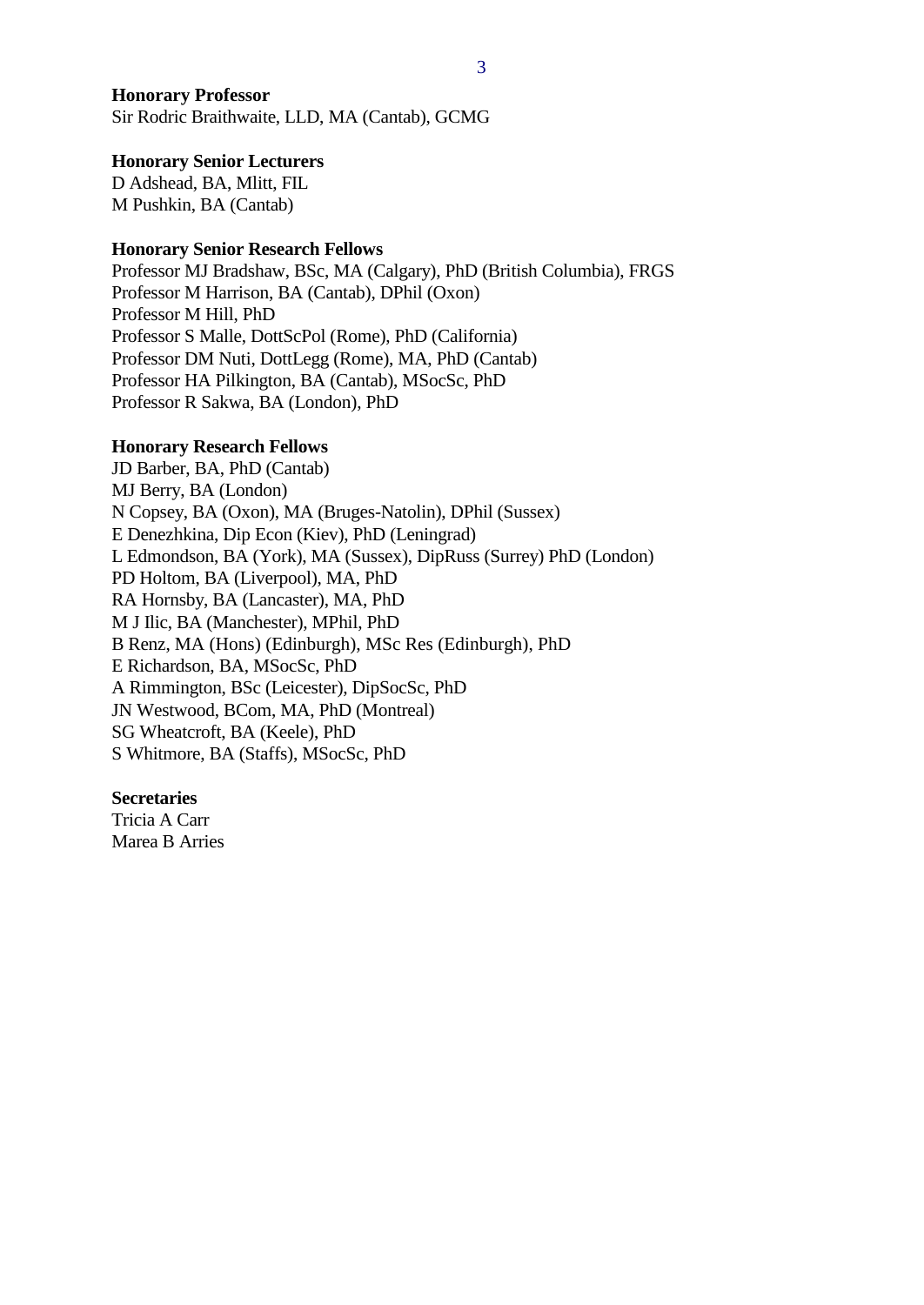# **CENTRE FOR RUSSIAN, EUROPEAN AND EURASIAN STUDIES Annual Report 2013-2014**

# **CONTENTS**

| CENTRE FOR RUSSIAN, EUROPEAN AND EURASIAN STUDIES_______1                             |                |
|---------------------------------------------------------------------------------------|----------------|
| $\sim$ 5                                                                              |                |
| CONFERENCES AND EXTERNAL PRESENTATIONS 6                                              |                |
|                                                                                       |                |
|                                                                                       |                |
|                                                                                       |                |
|                                                                                       |                |
|                                                                                       |                |
|                                                                                       |                |
|                                                                                       |                |
|                                                                                       |                |
| Sociology and Social Anthropology<br>14                                               |                |
|                                                                                       |                |
|                                                                                       |                |
| <b>PUBLICATIONS</b>                                                                   | 15             |
| Books and Articles published by Members, Associate Members and Honorary               |                |
| Research Staff of the Centre                                                          | 15             |
|                                                                                       | 22             |
| In Preparation                                                                        | $\frac{22}{2}$ |
|                                                                                       |                |
|                                                                                       | 23             |
| ANNUAL RESEARCH CONFERENCE                                                            | 24             |
| <u> 1989 - Johann Barnett, fransk politiker (d. 1989)</u><br><b>TRAVEL AND VISITS</b> | 25             |
|                                                                                       |                |
| <b>APPOINTMENTS AND PERSONALIA</b>                                                    | <b>26</b>      |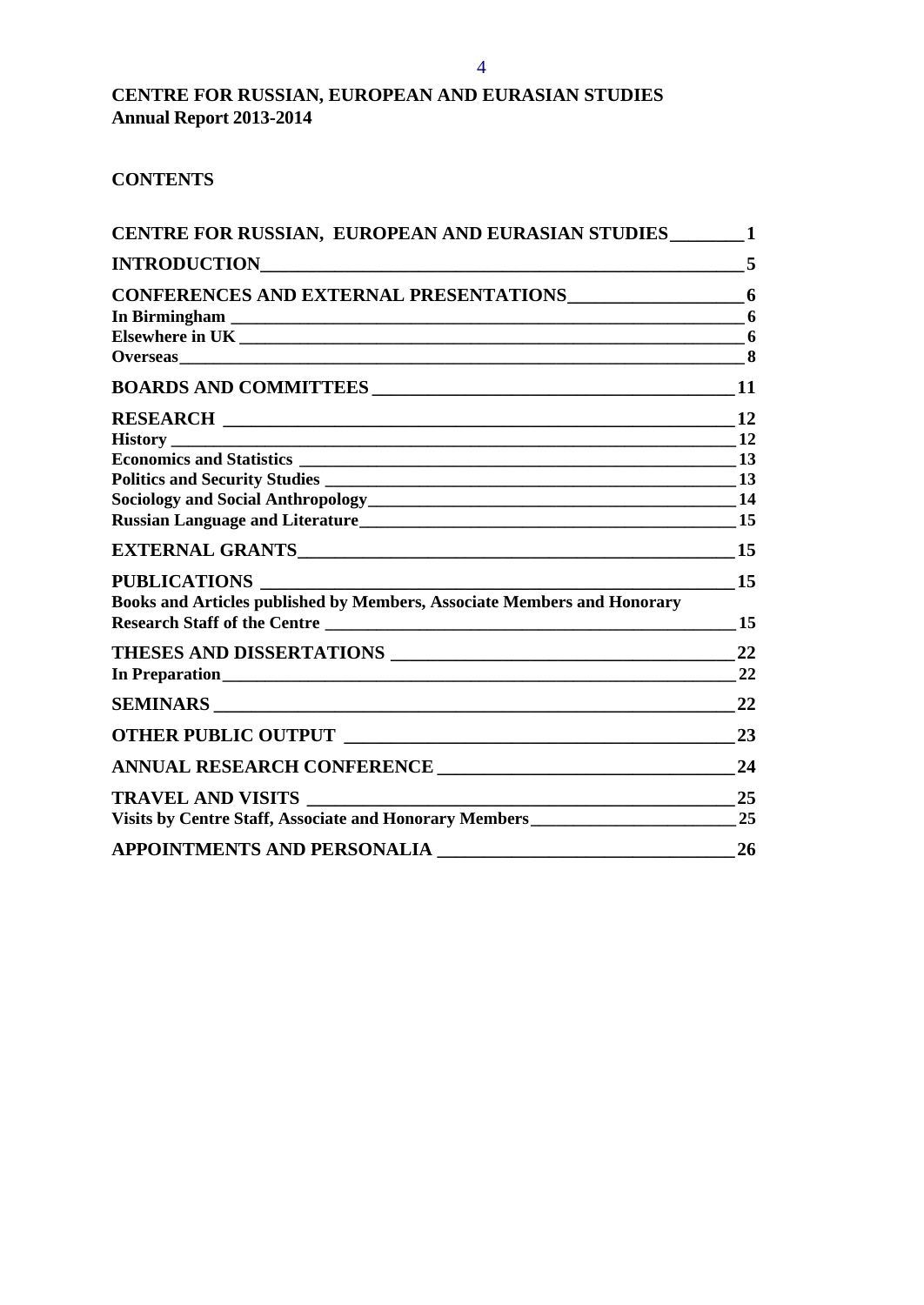<span id="page-4-0"></span>For CREES 2013-14 was an eventful academic year both for ourselves as an institution and for the region we study. We began the year continuing the celebrations of our  $50<sup>th</sup>$  anniversary with a special series of seminars culminating in a double-headed event in December, appropriately enough with the first seminar focused on legacies and memories of the past and the second examining the present and future for Russian politics. One of the speakers on the latter panel was Julian Cooper who had formally retired a few days before. After a characteristically insightful and passionate contribution from Julian we raised a glass to him to express our thanks for his decades of service and contribution to CREES. Julian, however, remains research active as all who arrive in the early morning to the Muirhead Tower can testify! He is not the only former retired CREES director who continues to enrich our knowledge of the region. Indeed, the founding director of CREES Bob Davies this year published the sixth volume of his landmark *Industrialisation of Soviet Russia* series and is already working on the seventh and final volume.

During the course of the year we welcomed two new members of staff both at very different stages of their academic careers to Bob and Julian: post-doctoral fellows, Kamala Imranli-Lowe and Kevork Oskanian; a third Nino Kemoklidze, has just joined the team as I write this introduction. All three work on projects tied to one of the more under-researched areas of the CREES region: the Caucasus. The positive impact of these scholars is already being felt. Kevork, for instance, founded and edits the CREES blog. I encourage all in the CREES community to contribute to making that excellent initiative a success.

The entries in this annual report testify that CREES staff have maintained their impressive research activities with countless books, articles and chapters published, and even more presentations at leading conferences and numerous policy-focused events. For short-sighted politicians and pundits, in recent years the CREES region had become distinctly passé and less important than other parts of the globe. Events in Ukraine and the actions of Vladimir Putin during the 2013-14 academic year, however, changed all that. The demonstrations on the *Maidan*, the incorporation of Crimea into Russia and the 'little green men' fighting in the East of Ukraine reminded the world of the importance not just of the region, but also of having experts who know and understand it. There may be starkly contrasting views in CREES on the virtues and vices of Putin's response to the events in Kiev, as a panel at our annual conference underlined, but all in CREES are unified on the importance of expertise rooted in knowledge of the language, history, culture and politics of the region. Only armed with this expertise will policy-makers in London, Washington and Brussels make the right decisions.

Events in Ukraine remind us all that whilst we need accumulated knowledge and expertise, we also have to recognize and respond to changes in the world. CREES has been at the forefront of the study of the region for five decades. To reflect better the new realities of the 21<sup>st</sup> century I instigated a process to change the name of CREES to the Centre for Russian, European and Eurasian Studies (still CREES of course). Although it had the unanimous support of CREES colleagues, it took some time to get the relevant University committees and authorities to approve the change. The re-formulated name, which had first been conceived some years ago by Derek Averre, is a much better label. Not only is it more appropriate for this century than the Cold War era of the last, but more importantly it reflects the diversity and geographical breadth of colleagues in the Centre which stretches across the European continent into Central Asia.

The past academic year was not just significant for the new name, but also for two other institutional changes. Firstly, the move of core CREES staff into POLSIS brought a few dangers, but offered some significant opportunities, especially the chance to turn CREES into a genuine pan-University centre bringing together the expertise on the region from across campus. Secondly, after two years at the helm and with my objectives such as initiating and leading the  $50<sup>th</sup>$ anniversary celebrations and the renaming the Centre complete, I decided to pass the torch to the next generation. We decided to create two co-directors, one drawn from POLSIS and one from another College as a way of harnessing more effectively the expertise and interest in the region from across the University. I was delighted to be able to pass the CREES baton to Richard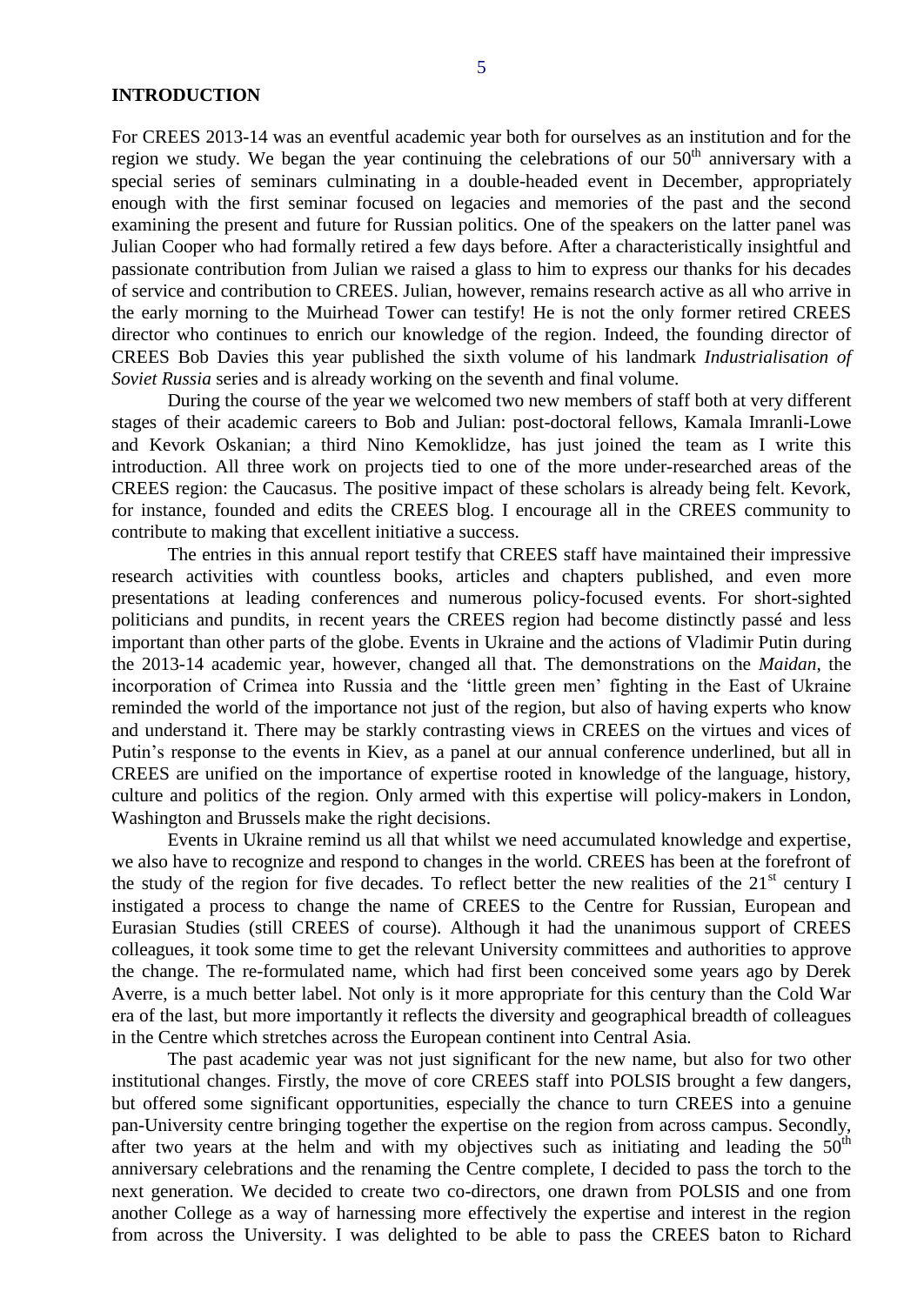Connolly (whom I had the privilege of supervising when he was a doctoral student) and Jeremy Morris.

As someone who has written a book on institutional frameworks, agency and leadership, I can only say whilst institutions can significantly shape outcomes and leaders can play a critical role in determining outcomes, the attitude, commitment and participation of everyone in a polity can matter. The  $50<sup>th</sup>$  anniversary celebrations, in particular, underlined the extent, strength and vibrancy of the wider CREES community. I encourage all colleagues, friends and alumni to give Richard and Jeremy their full and enthusiastic support to help ensure another successful and golden 50 years. The future of CREES lies in all our hands.

**Dr Tim Haughton Director, CREES October 2014** 

## <span id="page-5-0"></span>**CONFERENCES AND EXTERNAL PRESENTATIONS**

## <span id="page-5-1"></span>**In Birmingham**

**Dr Derek Averre** delivered a POLSIS seminar entitled 'The Syria Conflict: a View from Moscow' in October 2013 and in December he made a presentation to the British-Russian Society on 'Russia and Security in the 21st Century'. In March 2014 he addressed the Birmingham UN Association on Russian foreign policy and the United Nations.

**Dr Richard Connolly** gave a presentation entitled 'In the Shadow of Violence: Polity and Economy in Putin's Russia' at a seminar on 'Russian Political Economy' held at the University of Birmingham (with Professor Neil Robinson) in October 2013.

**Veysel Erdemli**, a postgraduate student, gave a presentation on 'Perceptions of the "Social Sciences" and Doing Fieldwork in Turkey' as part of the "ESRC Festival of Social Science" at a session on 'Making Social Policy and Government work for us: a realistic ambition?' in November at the Library of Birmingham.

**Dr Tim Haughton** presented a paper, 'Castles Made of Sand and Stone: Party Politics in Central and Eastern Europe' to the POLSIS European Politics Group seminar on the 'Eurozone Crisis and European Politics' in February. He also presented two papers on Britain and the EU. Firstly, he presented 'Way Out and Exit? Britain and the EU' to the POLSIS Departmental Seminar Series in March and subsequently presented, 'Farewell Britannia? "Issue Capture" and the Politics of Cameron's EU Referendum Pledge' at the Birmingham Law School's conference 'Leaving Europe? The Legal, Political and Economic Implications of a UK Exit from the EU' in June.

**Dr Deema Kaneff** presented a paper entitled 'Migration and the Repositioning of Rural Places Globally: Perspectives from Bulgaria' at the seminar series on 'Anthropology at the University of Birmingham' in the Department of African Studies and Anthropology.

In February, **Dr Jeremy Morris** gave a talk as part of the Russian research seminar series entitled, 'Bribes that are Gifts? Theorising Informality from the Ground up in Russia'.

## <span id="page-5-2"></span>**Elsewhere in UK**

The British Association for Slavonic and East European Studies (BASEES) Annual Conference, took place at Fitzwilliam College, Cambridge University in April. **Dr Richard Connolly** presented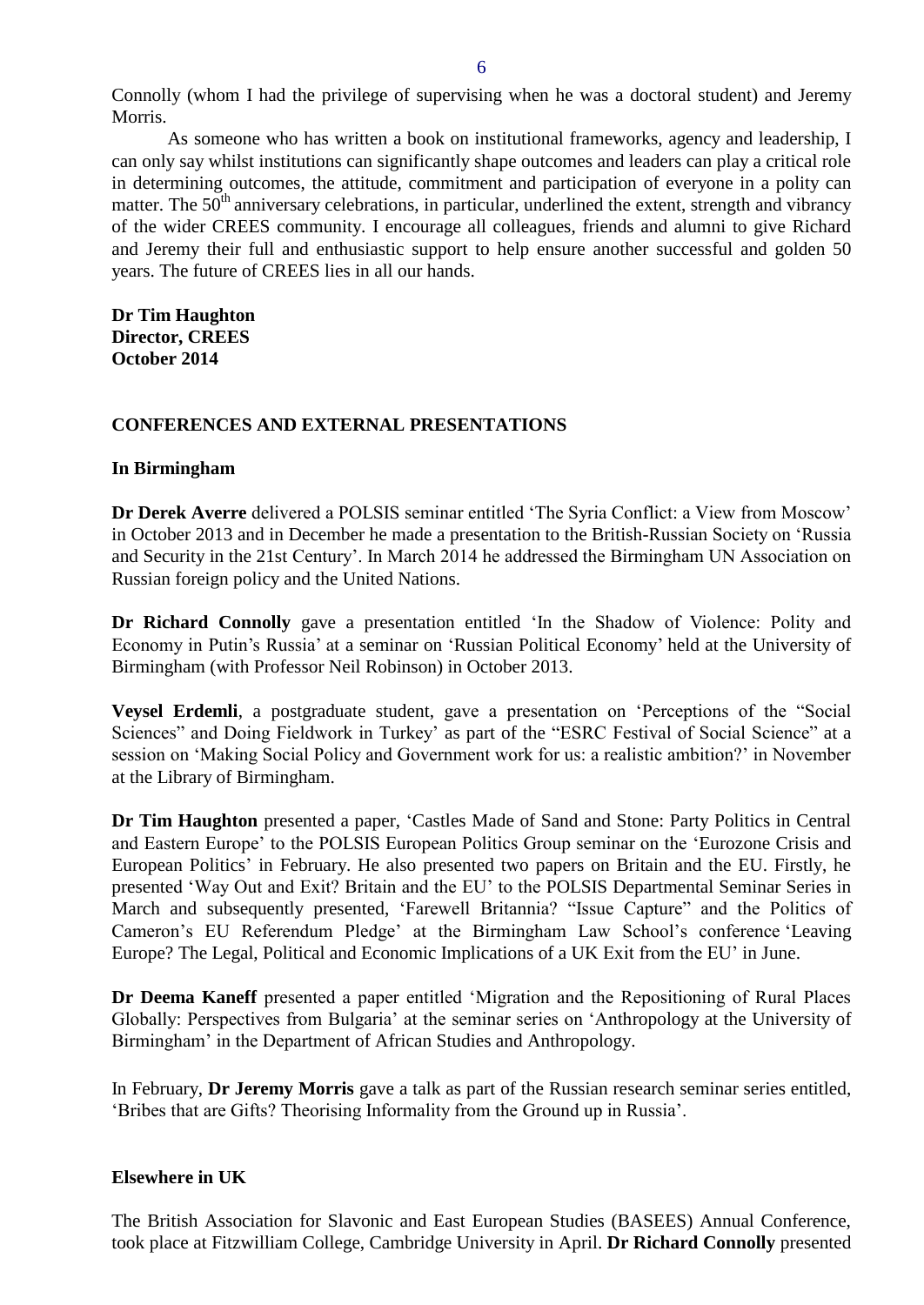a paper on 'Regional Economic Development in Russia: Implications for Social Order Development', **Dr Morris** acted as Panel Chair and gave a paper and book launch presentation entitled, 'Informal Post-Socialist Economies: Embedded Practices and Livelihoods', **Dr David White** delivered a paper entitled 'In the Wake of the Navalny Phenomenon: a Realignment of Opposition Politics in Russia?' and **Dr Bettina Renz** convened a panel and spoke on 'Russian Choices of Security for the 21<sup>st</sup> Century'.

In October 2013 **Dr Derek Averre** spoke at the Warwick United Nations Association on 'Russia's Role in the Syria Crisis' and in January 2014 he presented at an ESRC seminar held at the Joint Services Command and Staff College, UK Defence Academy in Shrivenham, on 'NATO after Afghanistan'. In March 2014 he spoke at a round-table at the University of Sheffield on 'Ukraine: a Nation in Crisis' and in May 2014 he delivered a paper at the University of Edinburgh entitled 'Russia and the Norms of Intervention'. In June 2014 he presented at the University of Kent on 'Security and Democratisation: the Case of the South Caucasus' and in July 2014 a co-authored paper of his was delivered at the University of Surrey on 'Russia, Humanitarian Intervention and the Responsibility to Protect'.

**Dr Richard Connolly** gave a presentation on 'Prospects for Economic Reform in Russia' at the Russo-British Chamber of Commerce event in London in October 2013 and in March he spoke on 'Economic Development in Russia: Problems and Prospects' at a Seminar on 'Russia's Financial Sector Development' at the Centre for Financial System Innovation in London. In April he delivered a paper entitled 'The Economic Consequences of Russia's Intervention in Ukraine' at a Russo-British Chamber of Commerce event in London.

**Professor Julian Cooper** delivered a seminar at Chatham House on 'Strategic Planning in Russia, Origins, Ambitions and Reality' in December and in April he gave a seminar presentation on the 'Ukraine-Russia Crisis. What Could a Diplomatic Deal Look Like?' at the Global Policy Institute in London. In May he spoke on the 'Ukraine Crisis' at Redburn Investments, City of London and in June he spoke on 'Russian Military Economic Issues' at the Ministry of Defence. In July he chaired a Chatham House seminar where the speaker was Tatiana Valovaya, Minister, Eurasian Economic Commission in Moscow.

As part of the 'Without Borders?' Area Studies Workshop held at University College London in June, **Dr Tim Haughton** gave a presentation entitled, 'On the Edge? Is Area Studies' Contribution to Political Science Marginal?'

**Dr Deema Kaneff** gave a public seminar presentation entitled 'Migration and the Repositioning of Rural Places Globally' at the Centre on Migration, Policy and Society at the University of Oxford.

**Dr David White** made a presentation on 'Coalitions of Protest in Conditions of Electoral Authoritarianism: Political Opposition in Putin's Russia' at the PSA Conference in Manchester in April.

## *Honorary Senior Research Fellows*

**Professor Mike Bradshaw** gave a presentation on 'Russian LNG Exports to Asia: Current Status and Future Prospect,' at the Fossil Fuel Experts Roundtable 'Between Monopoly and Market: Evolution of Russia's Gas Policy' at Chatham House, London in October 2013 and in January he delivered the Monday Night Lecture at the Royal Geographical Society, London, on 'Will the Shale Gail Prevail?'

**Professor Mark Harrison** presented a lecture on 'What Do Secret Policemen Really Do? Insights from History and Social Science' at the University of Warwick as part of the ESRC Festival of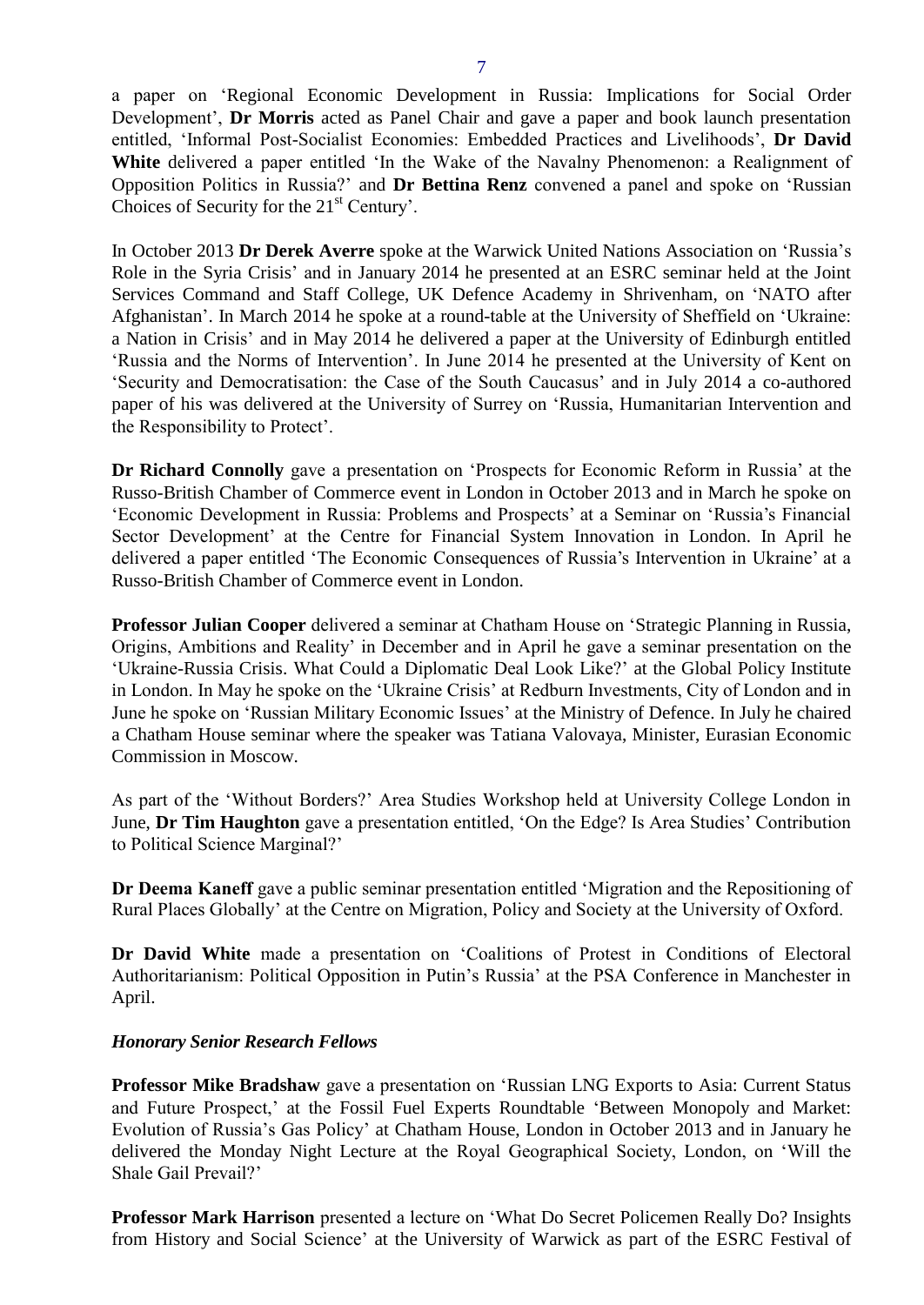Social Science at the University of Warwick on 4 November 2013; a keynote lecture on 'Myths of the Great War' to the Economic History Society Conference at the University of Warwick on 28 March 2014; a paper 'Counter-Intelligence in a Command Economy' (with Inga Zaksauskienė) to the conference on the 'Economic History of Coercion and State Formation' at the University of Warwick in March and a paper on "The Great War: Russia's Home Front" to the Anglo-American Conference, University of London, Senate House, in July.

## *Honorary Research Fellows*

**Dr Paul Holtom** gave a presentation on 'The Situation in Ukraine': Implications for Russia, the West and the UN Security Council', for the Warwick District United Nations Association which took place in Leamington Spa in July 2014.

In April, **Dr Bettina Renz** was an invited guest speaker on the topic of the 'Russia/Ukraine Crisis', on the senior officer course at RAF Cranwell.

## <span id="page-7-0"></span>**Overseas**

In October 2013 **Dr Derek Averre** spoke at the Aleksanteri Institute conference on the topic 'The Syria Conflict: Russia on the Right Side of History?' He co-organised and presented at a NATO Advanced Research Workshop entitled 'NATO and Russia: Towards Common Perceptions of Emerging Security Challenges', held at the Russian Academy of Sciences Institute of Europe in November 2013. In April 2014 he spoke at the initial meeting, held at the *Fondation Maison des Sciences de l'Homme* in Paris, of the EU Framework Programme 7 project, coordinated for CREES by **Dr Kataryna Wolczuk**, on the 'Security-Democracy Nexus in the Caucasus' (CASCADE). In May 2014 he delivered two papers at the NATO Advanced Study Institute 'Enhancing Strategic Analytical Capabilities in NATO Partner Countries: Security Cooperation and the Management of Current and Future Threats', held in Kiev, the first on 'A Strategy for NATO, the EU in the New Europe' and the second on 'The EU as a Strategic Actor Within NATO and Beyond'.

**Dr Richard Connolly** presented a paper entitled 'Russian Military Expenditure: A Useful Public Investment?' at FFI Workshop in Oslo in October 2013.

**Professor Cooper** gave a seminar on 'Russian Defence Issues' at the Swedish Defence Research Agency (FOI), Stockholm in September and in March he gave a presentation on 'Eurasian Economic Integration' at the Ministry of Defence, Stockholm (with Silvana Malle).

**Veysel Erdemli** gave a presentation on 'Tradition and Belonging: The Associations of Georgians from the Batumi Region in Turkey' at the 'III International Congress of Caucasiologists' in Tbilisi/Georgia in October 2013.

**Dr Tim Haughton** delivered a paper with Kevin Deegan-Krause (Wayne State) at the annual American Political Science Association conference in Washington DC in August entitled, 'Hurricane Season: Systems of Instability in Central and East European Party Politics'. In addition, he participated in a panel discussion at the Catholic University of Leuven: 'Lessons from the East: What the Study of Central Europe tells us about European Politics' in December. As part of his evolving interest in the debate surrounding Britain's membership in the European Union, he gave a presentation at the Indian Council for World Affairs in New Dehli in April entitled, 'Exit, (Losing) Voice and (Lost) Loyalty: The Causes and Consequences of Britain's Possible Exit from the EU' and contributed to a panel discussion at Jawaharal Nehru University's Centre for European Studies focused on the European Union and Global Politics.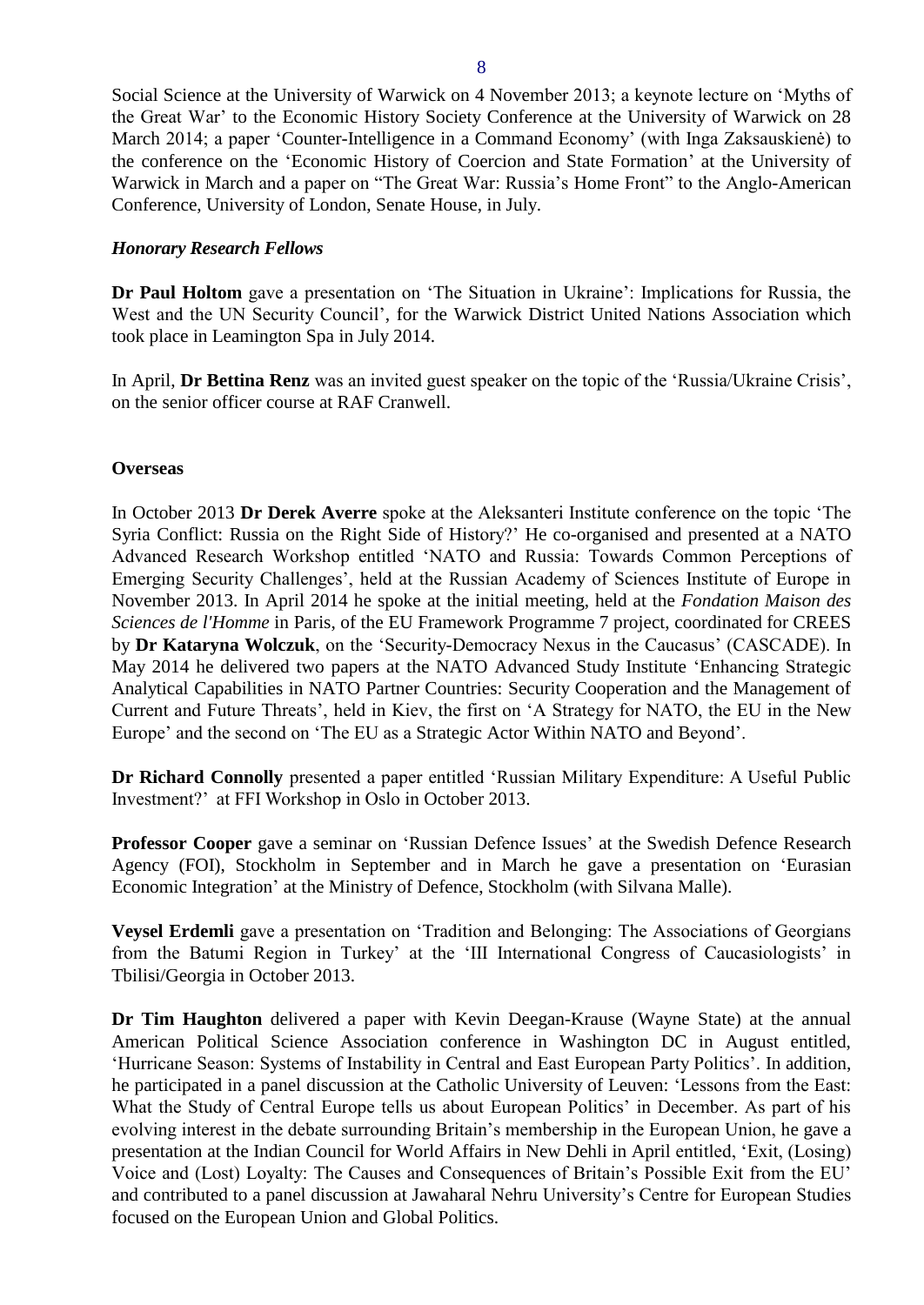**Dr Kamala Imranli-Lowe** delivered a paper on 'The Armenia-Azerbaijan Conflict and the Great Powers in 1918-1921 and 1992-2014: A Comparative Perspective' at the Fourth Global International Studies Conference at Goethe University, Frankfurt am Main, Germany in August.

In January **Dr Deema Kaneff** was invited to present a paper on 'Neoliberal Reforms and Generational Exclusion in Bulgaria' at a conference on 'Representing the Balkans Today', held at CERI Sciences Po in Paris. In June she gave a Public Seminar on 'Politics, History and Elite Economies of Favour: A Case from Bulgaria' at The Centre for Southeast European Studies, Karl-Franzens University in Graz in June.

In September **Dr Jeremy Morris** gave an invited Guest Lecture on 'Informal Economies – Studying the Post-Socialist Case (Ethnography as a Method and the Pitfalls of Post-Socialist Studies Generally)' at the Department of Anthropology at the University of Aarhus in Denmark. In November he acted as Panel Chair and Discussant for the panel 'Informal Society: Networks, Civil Society, Social Capital, Social Media, Uncivil Society' at the Informal Practices and Structures in Eastern Europe and Central Asia Conference at the Academic Swiss Caucasus Net, University of Fribourg. Also in November he chaired the panel on 'Positive and Negative Sides of Social Organizations: Modernity and Corruption' and acted as chair and discussant at the panel entitled 'Media and Power in the Post-Socialist Space' at the international workshop on 'Imagining Development: Comparing Theory and Practice of Development in the Post-Socialist World at Tallinn University.

In June Dr Morris delivered a paper entitled, 'Blue-Collar Workers in Russia Between Precarity and Informality', at the How Class Works - 2014 Conference at Stony Brook University, New York, part of the Center for Study of Working-class Life and in July he presented a paper entitled, 'Blue-Collar Workers in Russia between Precarity and Informality: Notes on the "Worthless Dowry" of Soviet Industrial Modernity' at the Higher School of Economics in Moscow. In August, 2014, Dr Morris delivered a paper entitled, 'Rethinking the "Worthless Dowry" of Soviet Industrial Modernity' at the European Association of Social Anthropologists' conference in Tallinn, Estonia, as part of the panel 'Post-Industrial Revolution? Changes and Continuities within Urban Landscapes' and later delivered a seminar paper entitled, 'Russia's Worthless Dowry? - an Ethnographic Study of the Blue-Collar Monotown' at the Aleksanteri Institute in Helsinki.

**Ingerid Opdahl,** a postgraduate student, presented a paper 'Russia's Energy Relations with the former Soviet Union Through the Lens of Russian Companies: Cross-Border Legacies, Limited Access at Home' at *Russia and the World*, the 13<sup>th</sup> Aleksanteri Conference, in Helsinki, Finland, in October.

**Dr David White** delivered a paper on 'Reconceptualising Party Politics in Russia's Electoral Authoritarian Regime' alongside **Dr Tim Haughton** who presented a paper entitled 'Castles Made of Sand and Stone: Party Politics in Central and Eastern Europe' at a special joint seminar with Université Libre de Bruxelles in Brussels in February.

## *Honorary Senior Research Fellows*

**Prof Mike Bradshaw** made a presentation on 'Moving the Centre of Gravity from Europe to Asia? - The Progress and Potential of Oil and Gas Exports from Pacific Russia' at the Conference on 'Russian Energy and Security' at the Aleksanteri Institute in Helsinki in February.

**Prof Mark Harrison** presented a paper 'Counter-Intelligence in a Command Economy' (with Inga Zaksauskienė) to the Yale Program in Economic History Conference on 'Russian, Soviet, and Post-Soviet Economic History: New Frontiers' at Yale University in November 2013, and to the Economics Department seminar of the Appalachian State University in April 2014; a keynote lecture on 'Myths of the Great War' to the Ninth Appalachian Spring Conference on 'World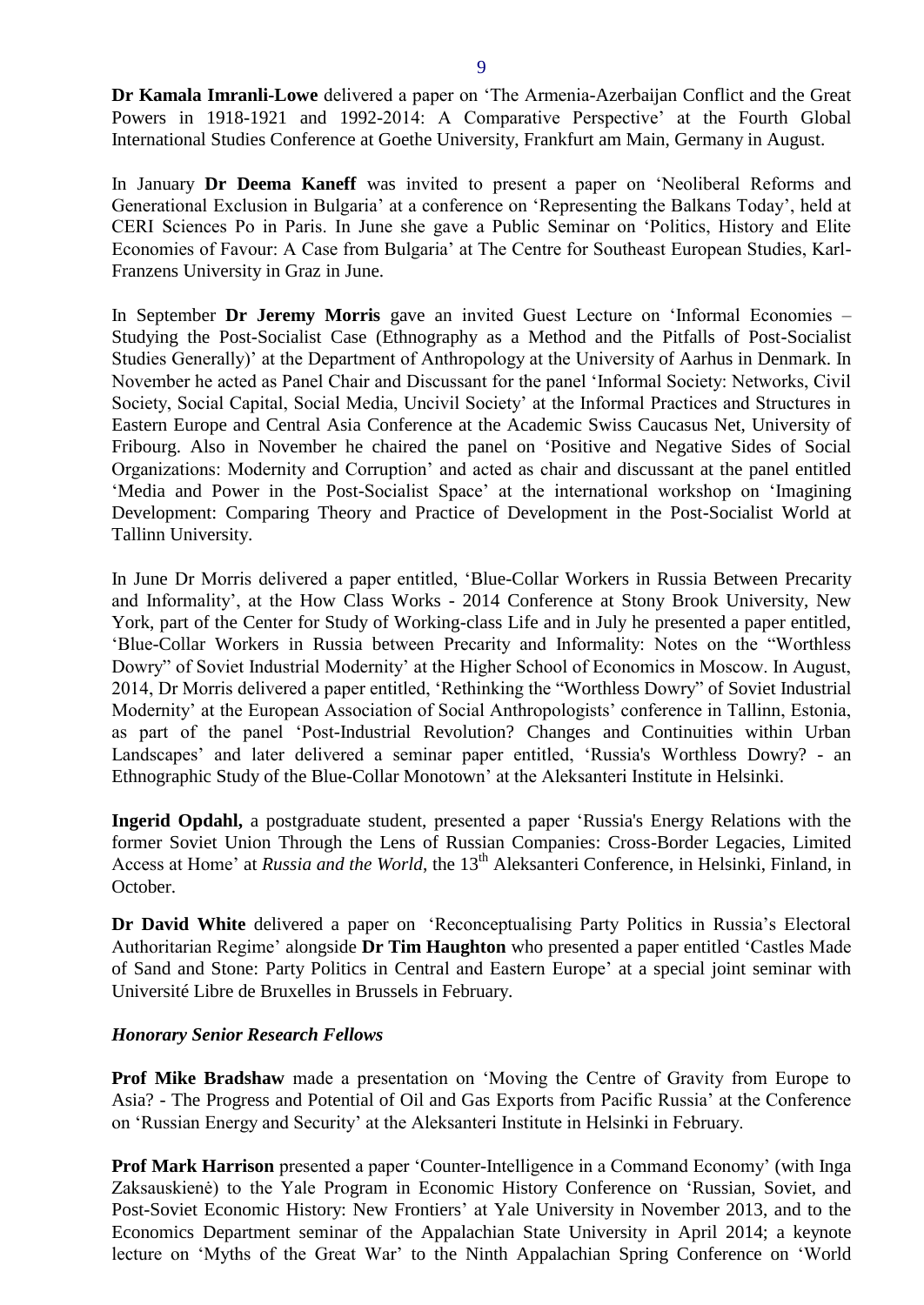History and Economics', Appalachian State University in April; and a keynote lecture on 'What Do Secret Policemen Really Do? Insights from History and Social Science' to the Annual Hoover Workshop on 'Totalitarian Regimes' at the Hoover Institution at Stanford University in July.

**Professor Silvana Malle** gave a presentation at a Round Table on 'Russia's Modernization Challenges' at conference on 'Paesi BRICS: una nuova geografia economica?' in November and in March she acted as Chairperson at the first session of the Conference on 'The Challenges for Russia's Politicized Economic System'. Later that month she made a seminar presentation on the 'Customs Union: Eurasian Integration and Central Asia' at the Ministry of Defence in Stockholm. In May she contributed to the Liberty Fund Colloquium on 'Armen Alchian's Contributions to Liberty, Political Economy and the Rule of Law' in Alpbach, Austria.

#### *Honorary Research Fellows*

In June **Dr Paul Holtom** gave a presentation on 'Profiling Unauthorized Retransfers' for 'Managing the Risks Posed by Unauthorized Retransfers of Arms', which was organised by the Stimson Center and took place in Washington DC. The following day he gave a presentation on 'The Arms Trade Treaty-Baseline Assessment Project' at the event 'Preparing for Entry into Force: Next Steps for the Arms Trade Treaty', which was organised by Stimson Center and also took place in Washington.

Dr Holtom gave a presentation on 'Preparing to Ratify the ATT: Identifying Needs and Assistance' at the Meeting of National Societies to 'Promote Ratification and Implementation of the Arms Trade Treaty', in Geneva in September. He also gave a presentation on 'The ATT and the EU' for a session on 'Arms Trade Treaty: The Way Forward' at the EU Non-Proliferation and Disarmament Conference in Brussels. In October he chaired a plenary session on the 'Arms Trade Treaty' and a workshop on the 'Role of Technical Expertise in Export Control Risk Assessments for the European Union COARM Regional Seminar on Arms Export Control in Eastern Europe, which was organised by the European Union Outreach for Export Controls of Conventional Arms Project and the government of Georgia and took place in Tbilisi. He also chaired an event co-organised by SIPRI, the Fredreich Ebert Stiftung and the Permanent Mission of Germany to the United Nations in New York entitled 'Transparency in International Arms Transfers: Has the Arms Trade Treaty Killed off the UN Register of Conventional Arms?' In November he gave a presentation on 'Possible Areas for Assistance and Available Tools' at the Second Asia Regional Meeting to Facilitate Dialogue on the Arms Trade Treaty, which was organised by the United Nations Regional Centre for Peace and Disarmament in Asia and the Pacific and took place in Manila.

In February Dr Holtom gave a presentation on 'Record-Keeping and Reporting' at Geneva Arms Trade Treaty Network workshop, which was organised by Geneva ATT Network and the United Nations Office and took place in Geneva (Switzerland). Later that month he participated as an expert in the 'Lima Roundtable on the Arms Trade Treaty', which was organised by the United Nations Regional Centre for Peace, Disarmament and Development in Latin America and the Caribbean and took place in Peru. In April he presented: 'ATT-Baseline Assessment Project: Update and Next Steps' at the First Geneva ATT Network Meeting in the United Nations Office in Geneva and in May he prepared a background paper for discussion on obligations in the Arms Trade Treaty on import, transit, brokering and prohibitions for the Second Meeting of the informal Expert Group on Arms Trade Treaty Implementation, which was organised by Saferworld and the Swedish Ministry for Foreign Affairs and took place in Stockholm. In May, Dr Holtom gave a presentation on 'Arms Trade Treaty: Implementation and Ratification' at European Union COARM Regional Seminar on Arms Export Controls for South-Eastern Europe, organised by the European Union Outreach for Export Controls of Conventional Arms Project and the government of Albania and took place in Tirana. In June he gave a presentation on 'Laying the Foundation for an Effective Arms Trade Treaty: Presenting the Arms Trade Treaty-Baseline Assessment Project' at a Side Event during the Fifth Biennial Meeting of States to Consider the Implementation of the Programme of Action to Prevent, Combat and Eradicate the Illicit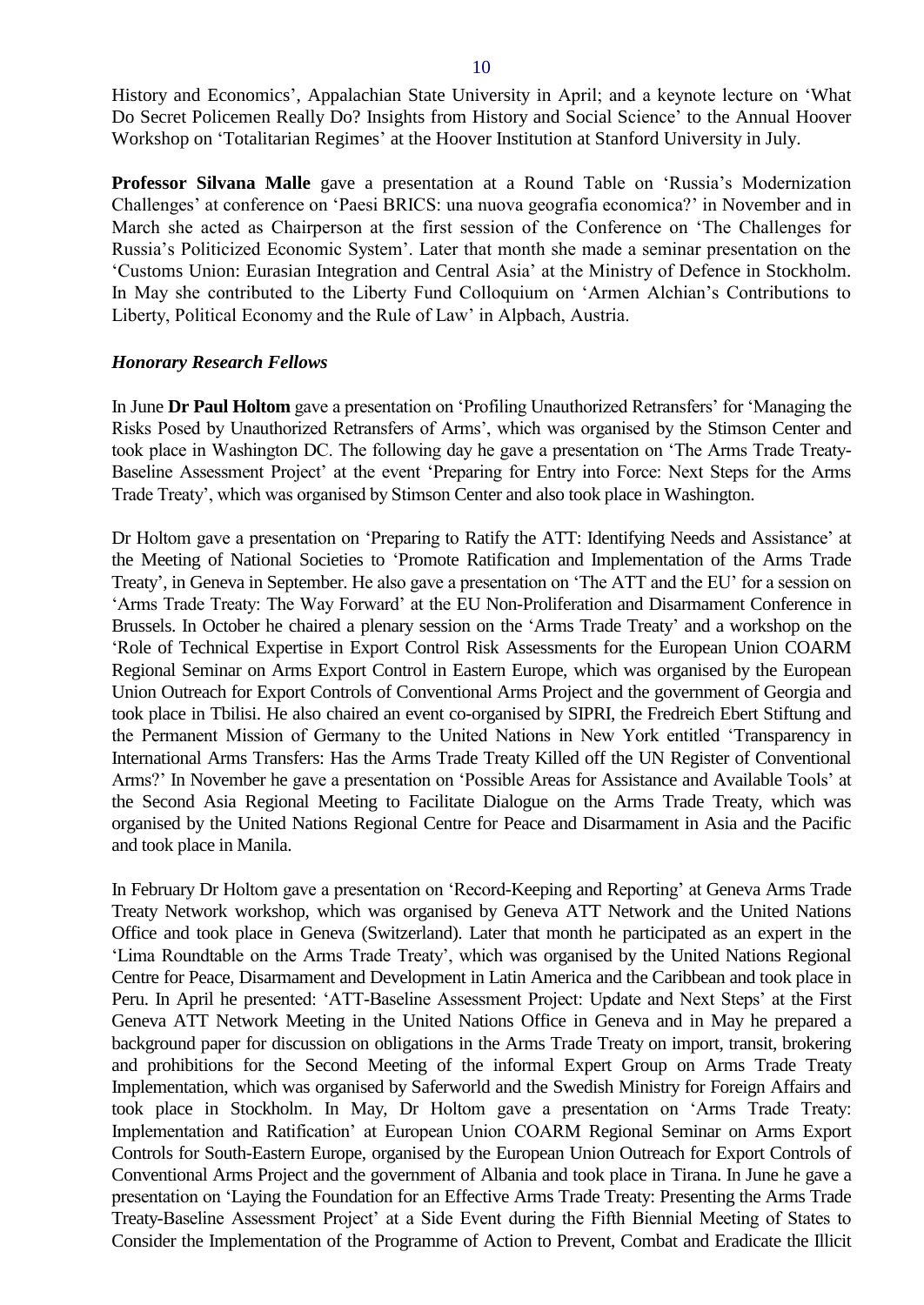Trade in Small Arms and Light Weapons in All Its Aspects, which was organised by the Stimson Center and the Permanent Mission of Australia to the United Nations and took place in New York and in July he prepared a background paper and gave a presentation on reporting on implementation of the Arms Trade Treaty for the Third Meeting of the informal Expert Group on Arms Trade Treaty Implementation, which was organised by Saferworld and the German Federal Foreign Office and took place in Berlin in July.

In September **Dr Bettina Renz** was invited to speak at a two-day review workshop for the Swedish Defence Research Agency's annual volume on *Russian Military Capabilities* in Stockholm and in October she was invited as the keynote speaker at a plenary session sponsored by the Finnish Ministry of Defence at the 13<sup>th</sup> Annual Conference of the Aleksanteri Institute, University of Helsinki. In January she was invited to give a presentation on 'Russian Military Capabilities in Emerging Security Challenges and Implications for NATO-Russia Relations' at a roundtable on NATO-Russia Cooperation at the NATO Defence College in Rome and in May she was invited to speak on 'Airpower and War in the  $21<sup>st</sup>$  Century' at a conference on 'Military Thinking in the  $21<sup>st</sup>$ Century' at the Swedish Royal Academy of War Sciences in Stockholm. In August she was invited to speak at workshops and a roundtable on the 'Crimea Crisis' at the University of Helsinki's Aleksanteri Institute.

## <span id="page-10-0"></span>**BOARDS AND COMMITTEES**

**Professor Julian Cooper** was reappointed Associate Fellow, Russia and Eurasia Programme, Chatham House, London.

**Dr Richard Connolly** continued to serve as a member of the editorial board of the journal *Eurasian Geography and Economics* and also for the BASEES/Routledge *Russian and East European Series*.

**Dr Linda Edmondson** is the Membership Secretary of the Berlioz Society.

**Veysel Erdemli** acted as a Member of the Committee for abstracts review for the 2nd LCSS PhD Methodology Conference, Mixed Methods in Social Sciences in February 2014 at the London School of Economics in London.

**Dr Tim Haughton** continued as co-editor of the *JCMS Annual Review of the European Union*. He also continued to serve on the editorial boards of the journals *Slavonic and East European Review* and *East European Politics* and also served as a member of the International Advisory Boards of *International Issues* and *Slovak Foreign Policy*, *Mezinarodni vztahy* and *Stredoevropske politicke studie*.

**Dr Paul Holtom** is a member of the Small Arms Survey's International Program Council.

**Dr Deema Kaneff** was appointed a member of Editorial Board for a new book series on *'European Studies in Socio-Cultural Anthropology and Ethnology'* published by Berghahn Press and is a member of three other editorial boards: *Anthropology: Journal for Socio-cultural Anthropology, Southeast by East. Journal of European Politics and Society* (formerly: *Suedosteuropa. A Journal for Politics and Society*) and *Bulgarska Ethnologia* (Bulgarian Ethnology)

**Dr Jeremy Morris** continued to act as the University of Birmingham's representative to CEELBAS.

**Professor Maureen Perrie** expanded her collaboration with Russian colleagues at the Urals Federal University in Ekaterinburg. She continued her membership of the editorial advisory board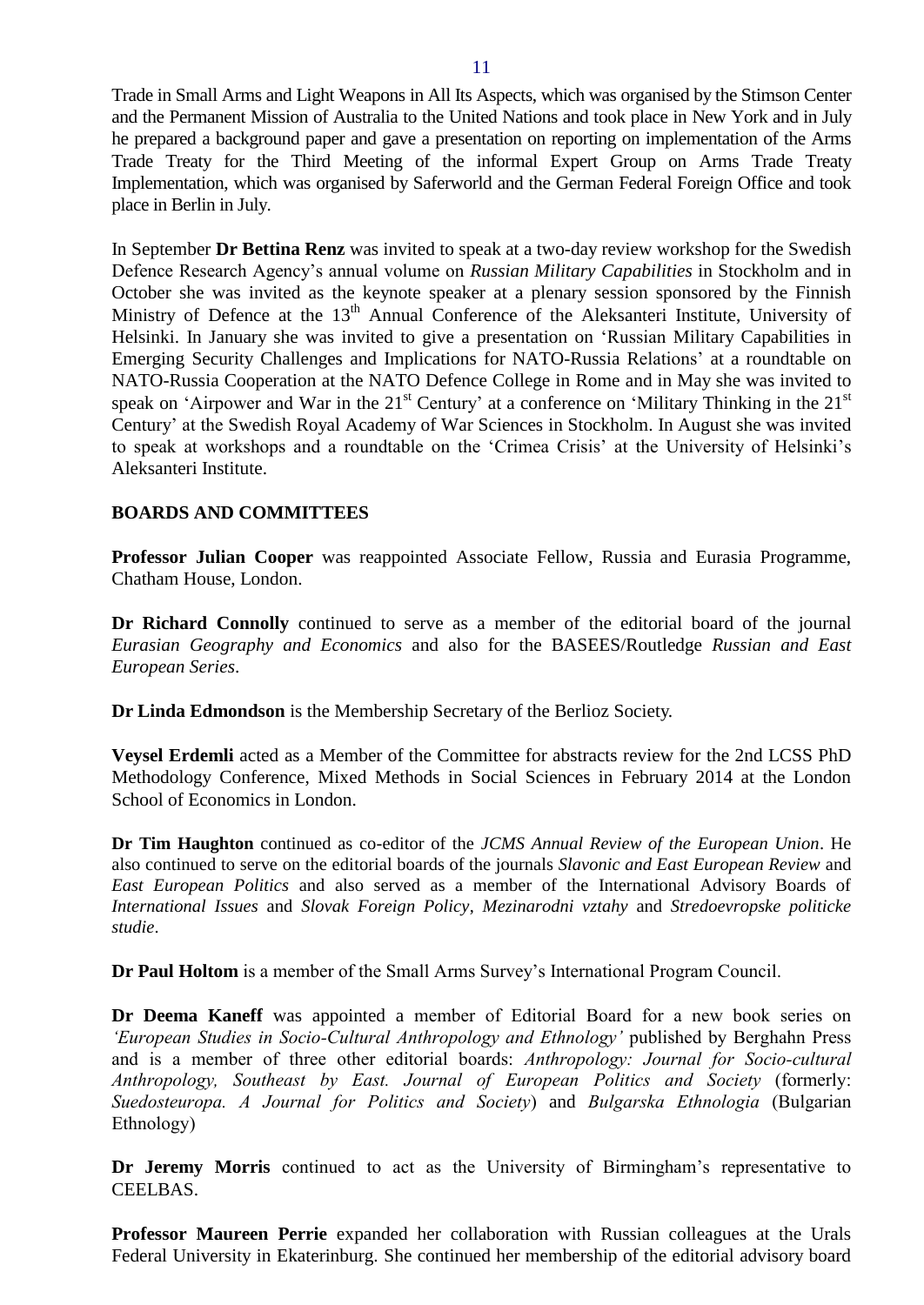(*redaktsionnyi sovet*) of the *Izvestiia Ural'skogo Federal'nogo Universiteta, Seriia 2: Gumanitarnye nauki*, and also joined the editorial advisory board of *Quaestio Rossica*, a new multi-disciplinary and multi-lingual Russian Studies journal, founded by the Urals Federal University, and available through open access online [\(http://qr.urfu.ru\)](http://qr.urfu.ru/).

**Dr David White** and **Dr Tim Haughton** are members of the ESRC Peer Review College.

**Dr Kataryna Wolczuk** served as a member of the Editorial Board of the Review of Central and East European Law. She also served as a member of the Advisory Board of the Polish-American-Ukrainian Cooperation Initiative (PAUCI) Warsaw / Kyiv and as a member of the Advisory Board of the East European Studies Distance Learning Programme at the Free University Berlin*.*

**Dr GalinaYemelianova** continued to be a member of the editorial board of *Europe-Asia Studies.*  Since August 2014 she has been also a member of the editorial boards of *Caucasus Survey* and *Orients*.

#### <span id="page-11-0"></span>**RESEARCH**

#### <span id="page-11-1"></span>**History**

**Professor Robert Davies** has completed research on the sixth volume of his *Industrialisation of Soviet Russia* (see publications) which deals with economic development of the Soviet Union between 1934 and 1936. This volume, based on extensive research in formerly secret archives, examines the progress of Soviet industrialisation against the background of the rising threat of aggression from Germany, Japan and Italy, and of the consolidation of Stalin's power. The iron and steel industry expanded rapidly, new non-ferrous and rare metals were introduced, and the foundations were laid of a modern armament industry. Following the disastrous famine of 1932-3, agriculture recovered, and sufficient grain stocks were accumulated to cope with the shortages after the bad weather of 1936. These successes were achieved, after the abolition of rationing, by combining central planning with the use of economic incentives and experimentation with markets. Although the Soviet system ultimately failed, its success in these years was a crucial stage in the spread to the rest of the world of the economic and social transformation which began in England in the eighteenth century.

Professor Davies is now working on volume seven, the final volume, which will cover the years 1937 to 1939. This volume deals with a dark period of Soviet history – the years 1937 and 1938 were a time of savage repressions - and with the intensive preparations of the economy for the threatening danger of attack from Germany, Japan and Italy. It is hoped to complete the volume during the next three years, with the continued support of Oleg Khlevnyuk (Moscow), Stephen Wheatcroft (Melbourne) and Michael Berry.

**Dr Linda Edmondson** is continuing her research on Russian music in the mid-nineteenth century and Russian composers' contacts with Hector Berlioz. She is contributing to the *Cambridge Berlioz Encyclopedia*, edited by Julian Rushton, scheduled for 2017.

**Professor Maureen Perrie** continued to work on concepts of the legitimacy or illegitimacy of the monarch in seventeenth-century Russia. She has been focussing recently on Old Believer notions of the tsar as the Antichrist (or the agent or 'horn' of the Antichrist), especially around the expected date of the Apocalypse in 1666. She has also been considering the significance of the refusal by many Old Believers to pray for the tsar.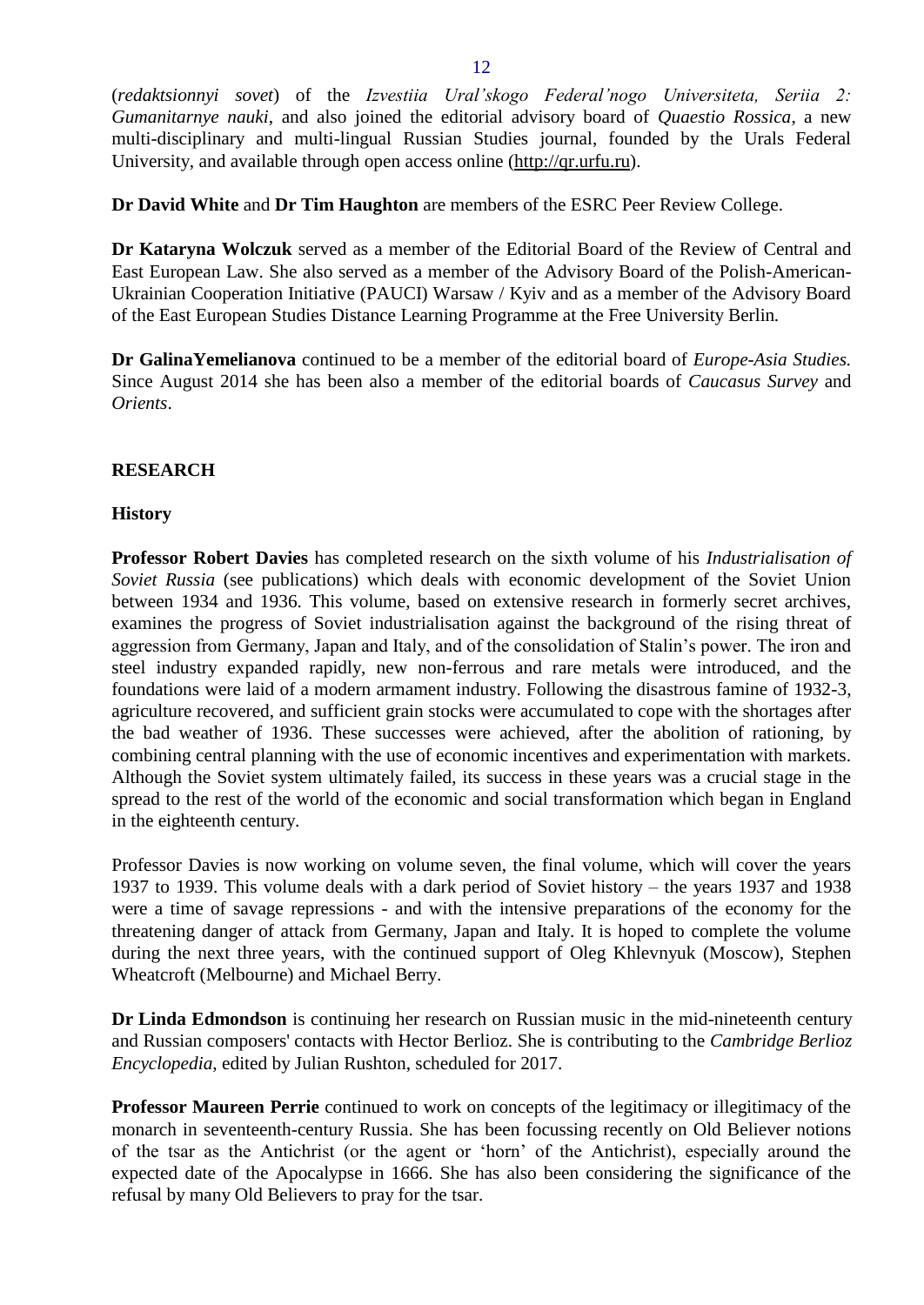**Dr Galina Yemelianova** has continued to research the history and contemporary social, political and cultural dynamic of Muslim states and regions of Eurasia, with a particular focus on the role of Islam in the formation and functioning of its polities and societies. She has been also pursued her interest in the comparative historical study of the social and political dimensions of Islam and the role of Islamic leadership, in particular, in the Middle East, Turkey and Eurasia.

#### *Honorary Senior Research Fellows*

**Professor Mark Harrison** worked on a monograph entitled *One Day We Will Live Without Fear*, a collection of stories about life in a police state, to be published by the Hoover Press.

#### <span id="page-12-0"></span>**Economics and Statistics**

**Dr Richard Connolly** continues to carry out research related to the political economy of Russia. He is currently working on a monograph that examines the nature of Russia's integration with the global economy. In addition, he is analysing the impact of Western economic sanctions on the Russian political economy.

**Professor Julian Cooper** continued his research into the economics of the military in Russia and completed a report commissioned by the Swedish Defence Research Agency (FOI) on the analysis of Russian military expenditure. He also studied closely the evolution of Eurasian economic integration and the increasingly conflictual relations between Russia and Ukraine. Russian policy towards the economic development of the Far East was investigated jointly with Professor Silvana Malle.

## *Honorary Senior Research Fellows*

**Professor Mark Harrison** collaborated with Inga Zaksauskienė (Vilnius University) in a project on the KGB as a regulator of the Soviet command economy. He also worked on a collection of papers on *The Economics of Coercion and Conflict,* to be published by World Scientific Publishing in The Tricontinental Series on Global Economic Issues.

#### <span id="page-12-1"></span>**Politics and Security Studies**

**Dr Derek Averre** continued his research into aspects of Russian foreign and security policy. He is principal investigator on a project entitled 'Arms Control and Economic Transition' (£201,000) funded by the UK Government over the period June 2012 – May 2015. He also leads a work package on a EU Framework Programme 7 project, coordinated for CREES by **Dr Kataryna Wolczuk**, on the 'Security-Democracy Nexus in the Caucasus' (CASCADE). The total value of the project is  $\epsilon$ 2,488,450 (with funding of  $\epsilon$ 344,940 for the University of Birmingham for 2014-16). He also coordinates for the University of Birmingham the European Commission Marie Curie Action International Research Staff Exchange scheme (IRSES) entitled 'EuinDepth - European Identity, Cultural Diversity and Political Change' with a budget for CREES of €123,500 (2014-2017).

In the 2013-14 academic year there were four main strands to **Dr Tim Haughton's** research. The primary focus of his work was on seeking to find an explanation for the stability and instability of party politics in Central and Eastern Europe. After completing a couple of articles on the theme in the past year (one of which was published in *East European Politics* and another is under review), Dr Haughton is now focusing on writing a book with Kevin Deegan-Krause (Wayne State). Linked to that project Drs Haughton and Deegan-Krause collaborated with Fernando Casal Bertoa (Nottingham) on a paper seeking to provide better measurements of volatility. Thirdly, he continued to co-edit with Nathaniel Copsey, *The JCMS Annual Review of the European Union*. Fourthly, he embarked on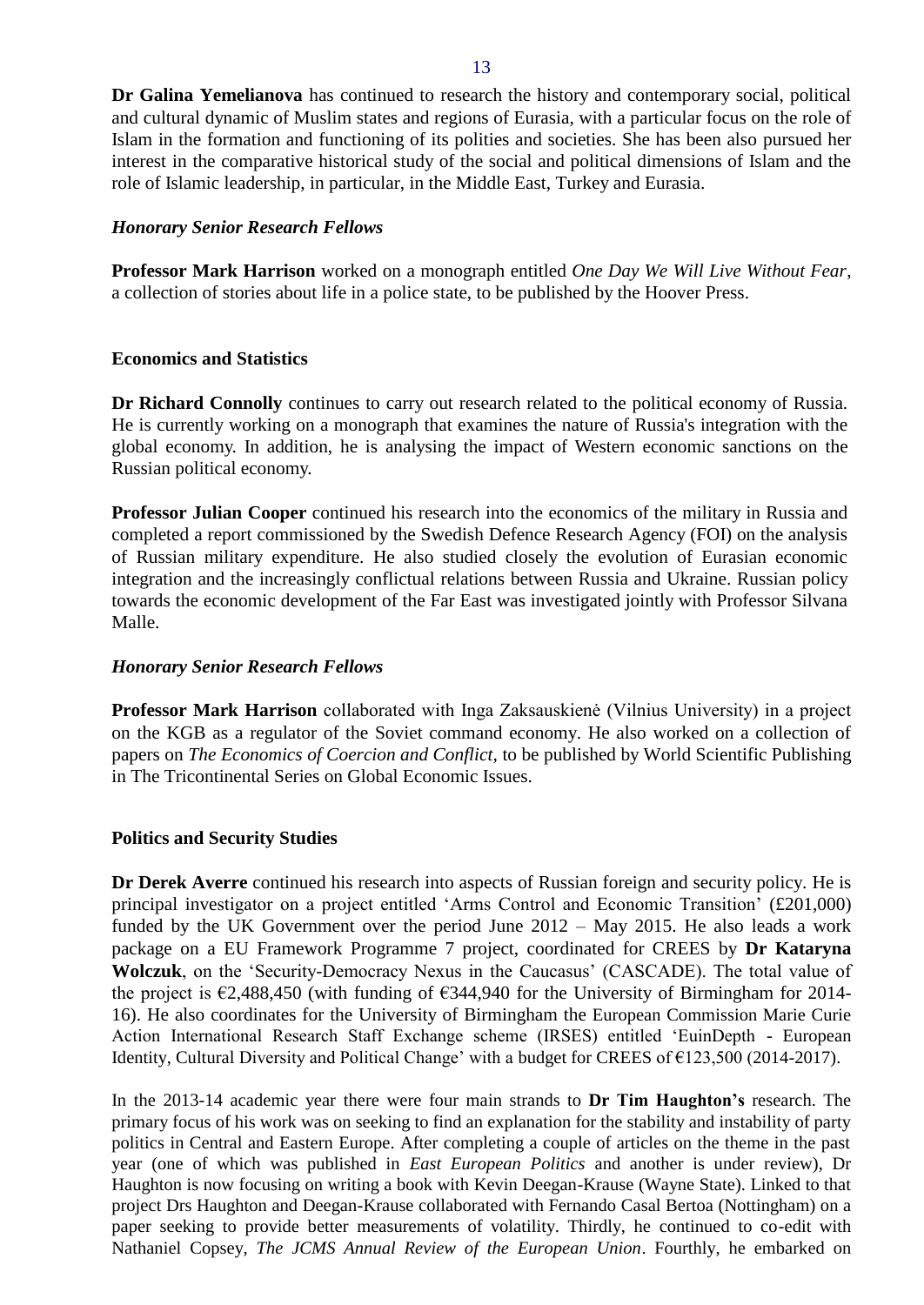research focused on Britain's membership of the European Union and published an article explaining why David Cameron made his referendum pledge on EU membership.

Within the externally funded project entitled 'The Western Framing of the Armenia-Azerbaijan, Nagorno-Karabakh Conflict: A Factor in Resolving the Conflict, or in its Perpetuation?' **Kamala Imranli-Lowe** examined about 4,000 news reports and leading articles on the Armenia-Azerbaijan conflict from leading British media outlets such as BBC TV, *The Guardian*, *The Observer, The Times*, *The Financial Times, The Independent and The Economist* from February 1988 to February 2014. An article was prepared on the topic covering the period from February 1988 to May 1994, in order to find out how objective the coverage of the conflict by these media outlets was. The article has been submitted to a refereed journal and is currently under review.

**Dr David White's** research continues to focus on opposition and protest in Russia and in 2013-14 he worked on a British Academy-funded project, 'Political opposition in Putin's third term'. Dr White visited Moscow in September 2013 shortly after the mayoral elections in which the opposition leader, Alexei Navalny, had performed far better than anticipated. He met with a number of key players in Navalny's campaign as well as with activists from across the opposition political spectrum.

**Dr Galina Yemelianova** has continued her research into the interaction between Islam, ethnicity, nationalism and politics in the Caucasus, Central Asia and the Volga Urals region of the Russian Federation in the post-Soviet period, and the role of external political and ideological influences in this interaction.

## *Honorary Research Fellows*

**Dr Paul Holtom** is Head of the Peace, Reconciliation and Security team and is leading the research groups examining 'Armed Violence and Illicit Activities: Land and Sea' and 'The Role of Rising Powers in Peace and Conflict' at the Centre for Trust, Peace and Social Relations at Coventry University. His research interests focus on the impact of the international arms trade and arms trafficking on conflict dynamics and development, with a particular focus on small arms and light weapons (SALW) and UN instruments. His current research focuses on: (*i*) traditional and rising power approaches to conflict prevention, peace-making and peacekeeping; (*ii*) the implications of the Arms Trade Treaty (ATT) for the arms trade; and (*iii*) Russian arms exports and foreign policy.

**Dr Bettina Renz's** major research focus is on Russian security and defence policy with a particular emphasis on the modernisation/reforms of the armed forces and security services since the end of the Cold War.

## <span id="page-13-0"></span>**Sociology and Social Anthropology**

**Veysel Erdemli** carried out research on the role of Georgian associations in preserving cultural practices and constructing a sense of belonging to the homeland. The project is be based on ethnographic research over a ten-month period, involving extensive participant observation, indepth interviews, analysis of Associations' websites and printed materials.

**Dr Deema Kaneff's** research activities this academic year have focussed on finalising several papers for publication on a range of topics including informal economy activities comparing the situations in Ukraine and Bulgaria, the private property market in Bulgaria and the (until recent) illegal involvement of foreigners in this market, and Ukraine entry into the global economy. These papers have been submitted and are either in press of under review.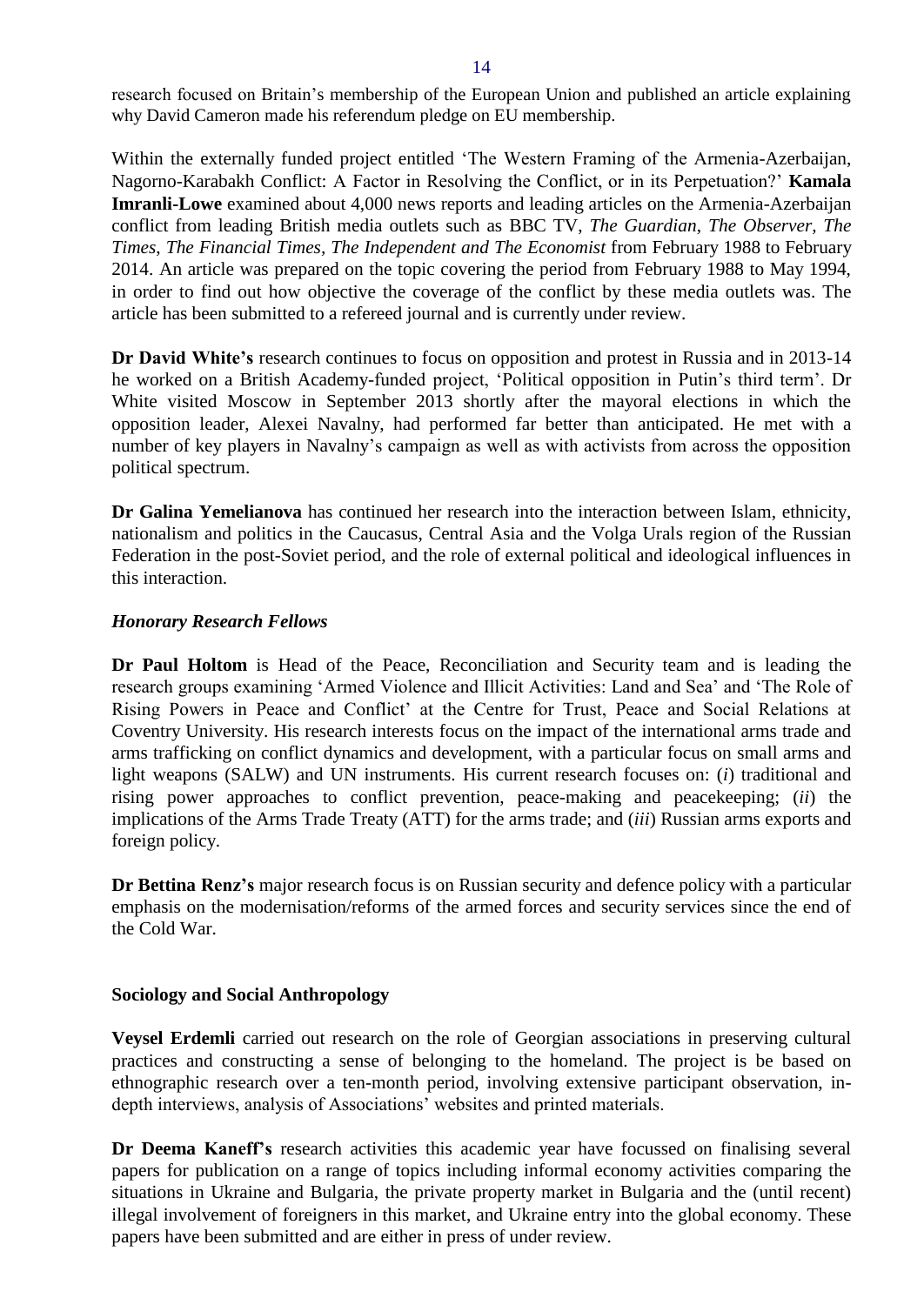Dr Kaneff has also carried out one month's fieldwork in Ukraine in September (funded by the University of Birmingham, Research and Knowledge Transfer Fund). The fieldwork builds on a long term commitment to Ukraine (Odessa oblast) based on research carried out in the region since 2000. The results of this research will be a series of papers and a book manuscript which is presently being drafted.

Currently **Dr Kamala Imranli-Lowe** is researching the role of historians in the Armenia-Azerbaijan conflict, the findings of which will be presented at a workshop to be held in Birmingham on 26 November 2014.

In December **Dr Jeremy Morris'** edited book on ethnographies of informal economies was published by Routledge. Throughout 2014 he continued to work on the follow-up edited book on informality in post-socialism to be published by Palgrave in 2015 as well as a related special issue for the *Journal of Eurasian Studies*. Seven research publications were published in the period 2013-2014. In late 2013 Dr Morris began work on a monograph with the working title 'Inhabiting post-socialism: working-class life in Russia'. In June and July he spent a month doing fieldwork to support the research for the monograph in Russia. In the same period he was a visiting Marie Curie research fellow at HSE, Moscow. From August to October he was a visiting Aleksanteri research fellow at the University of Finland.

## *Honorary Research Fellows*

**Dr Erica Richardson** continues to work on health system reform in countries of the former Soviet Union at the European Observatory on Health Systems and Policies and she has developed a particular interest in the issue of equity in access to health services. Alongside work on health systems Dr Richardson has been collaborating on a diverse range of papers drawing on data from the Health in Times of Transition study (an FP7-HEALTH collaborative research project).

## <span id="page-14-0"></span>**Russian Language and Literature**

**Michael Pushkin** completed his work as co-translator (with editor Simon Nicholls) of all the published writings of the composer Alexander Skryabin. Publication of the volume, to be entitled *Alexander Skryabin: Notebooks*, is expected in spring 2015 to coincide with the centenary of the composer's death.

## <span id="page-14-1"></span>**EXTERNAL GRANTS**

The Western Framing of the Nagorno-Karabakh Conflict, €120,000, The Council on State Support to NGOs of the Republic of Azerbaijan, Jan 2014-Dec 2014. Principal Investigator: **Dr Galina Yemelianova**

## <span id="page-14-2"></span>**PUBLICATIONS**

## <span id="page-14-3"></span>**Books and Articles published by Members, Associate Members and Honorary Research Staff of the Centre**

DL Averre 'The Modernization Debate and Energy: Is Russia an "Energy Superpower"?', in J Godzimirski (ed), *Russian Energy in a Changing World: What is the Outlook for the Hydrocarbons Superpower?*, Ashgate, 2013, pp 75-90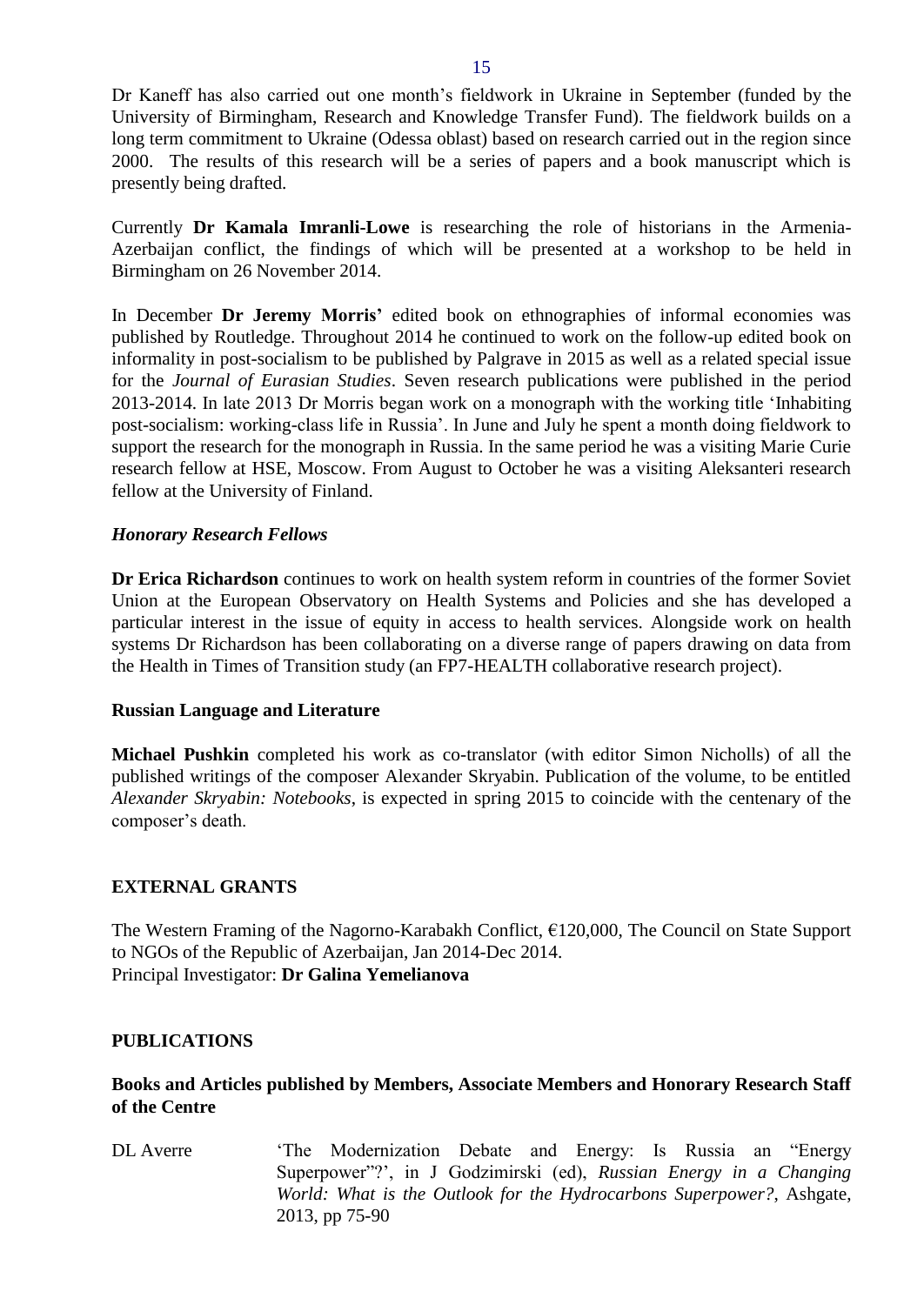|                                    | 16                                                                                                                                                                                                                                                                          |
|------------------------------------|-----------------------------------------------------------------------------------------------------------------------------------------------------------------------------------------------------------------------------------------------------------------------------|
| DL Averre                          | 'Dealing with Russia: A New 2020 Vision? in AA Michta and P Sigurd<br>Hilde, eds, The Future of NATO: Regional Defense and Global Security,<br>University of Michigan Press: Ann Arbor, 2014, pp 55-75                                                                      |
| MJ Bradshaw                        | Global Energy Dilemmas: Energy Security, Globalisation and Climate<br>Change. Cambridge: Polity Press                                                                                                                                                                       |
| MJ Bradshaw                        | 'Russian LNG Exports to Asia: Current Status and Future Prospects' in M<br>Bradshaw, M Herberg, A Myer Jaffe, D Ma and N Tsafos, eds, Asia's<br>Uncertain LNG Future. National Bureau for Asian Research: Washington.<br>DC, 2013, pp 37-50                                 |
| MJ Bradshaw                        | 'The Progress and Potential of Oil and Gas Exports from Pacific Russia' in S<br>Oxenstierna and V-P Tynkkynen, eds, Russian Energy and Security to 2030,<br>Routlegde: London, 2013, pp 211-62                                                                              |
| MJ Bradshaw (with<br>Shadrina, E)  | 'Russia's Energy Governance Transitions and Implications for Enhanced<br>Cooperation with China, Japan and South Korea,' Post-Soviet Affairs, Vol 29,<br>No 6, 2013, pp 461-499                                                                                             |
| MJ Bradshaw                        | 'Energy Security: Asking the Wrong Question,' International Relations and<br>Security Network (ISN), Centre for Security Studies (CSS), ETH Zurich,<br>Switzerland,<br>March<br>2014,<br>http://www.isn.ethz.ch/Digital-<br>24<br>at:<br>Library/Articles/Detail/?id=177915 |
| MJ Bradshaw                        | 'Gazprom may yet be a victim of Putin's Ukraine policy,' The Conversation,<br>11 April 2014, at: http://theconversation.com/profiles/michael-bradshaw-<br>122969/articles                                                                                                   |
| MJ Bradshaw                        | Bradshaw, M J 'European Union now seems Determined to Reduce the<br>Proportion of Russian Gas in its Future Supplies', Arab Oil & Gas, Vol<br>XLIII, No 1023, 2014, pp 7-10                                                                                                 |
| MJ Bradshaw                        | 'Russia's game of chicken with Ukraine leaves Europe on the edge,' The<br>Conversation, 18 June 2014, at: https://theconversation.com/russias-game-<br>of-chicken-with-ukraine-leaves-europe-on-the-edge-28131                                                              |
| MJ Bradshaw                        | 'Towards a Geopolitics of Unburnable Carbon',' International Relations and<br>Security Network (ISN), Centre for Security Studies (CSS), ETH Zurich,<br>2014,<br>Switzerland,<br>12<br>June<br>http://www.isn.ethz.ch/Digital-<br>at:<br>Library/Articles/Detail/?id=180596 |
| <b>JM</b> Cooper                   | 'Russian Military Expenditure: Data, Analysis and Issues', FOI Report, FOI-<br>R-3688-SE, Swedish Defence Research Agency (FOI), September 2013                                                                                                                             |
| <b>JM</b> Cooper                   | 'Background' and 'Russia' in K Wolczuk and R Dragneva, eds, <i>Eurasian</i><br>Economic Integration: Law, Policy, and Politics, Edward Elgar:<br>Northampton, 2013, pp 61-80                                                                                                |
| <b>JM</b> Cooper (with<br>S Malle) | The Pendulum Moves from Europe to Asia. Modernizing Siberia and the<br>Far East. Economic and Security Issues', Journal of Eurasian Studies, Vol 5,<br>Issue 1, 2014, pp 21-38                                                                                              |
| <b>JM</b> Cooper                   | 'Defence Economics' (Russia) in International Institute for Strategic Studies,                                                                                                                                                                                              |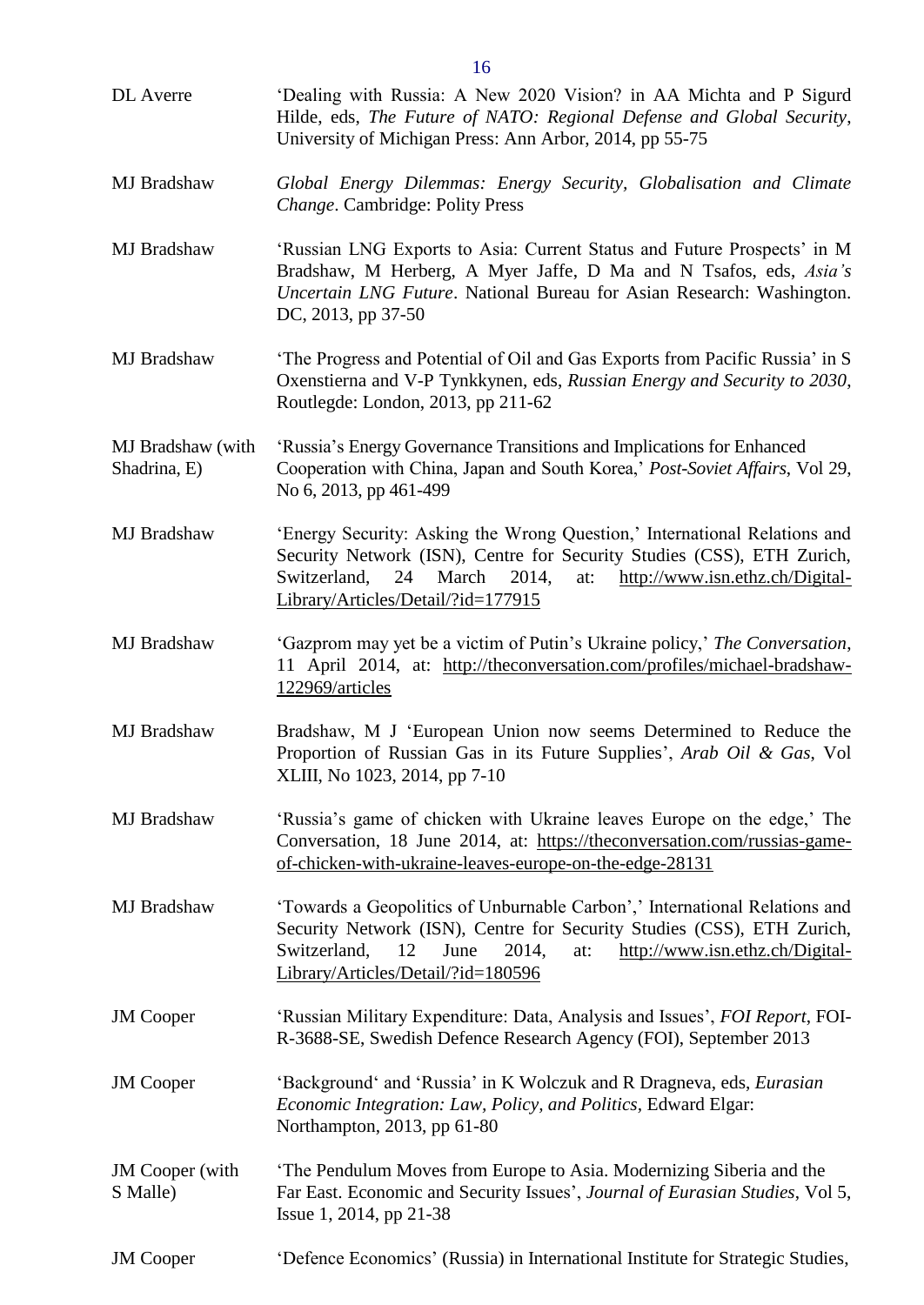|                                  | The Military Balance 2014, Routledge: Abingdon, 2014, pp 165-7                                                                                                                                                                                                                                                                                                                                                                                             |
|----------------------------------|------------------------------------------------------------------------------------------------------------------------------------------------------------------------------------------------------------------------------------------------------------------------------------------------------------------------------------------------------------------------------------------------------------------------------------------------------------|
| <b>JM</b> Cooper                 | 'Sanctions will Hurt Russia's Rearmament Plans', The Moscow Times, 12<br>August 2014 (http://www.themoscowtimes.com/opinion/article/sanctions-<br>will-hurt-russia-s-rearmament-plans/505006.html) (also as 'How Sanctions<br>Will Hit Russia's Rearmament Plans', Chatham House Expert Comment, 13<br>2014<br>August<br>(http://www.chathamhouse.org/expert/comment/15523?dm_i=1TYG,2PXT<br>C,BI05T1,9X14H,1)                                             |
| <b>JM</b> Cooper                 | 'Eurasian Economic Integration is a Project that has some Prospect of<br>Success', interview, World Economic Journal, No 12-2013/01-2014                                                                                                                                                                                                                                                                                                                   |
| <b>RW</b> Davies                 | The Industrialisation of Soviet Russia Volume 6: The Years of Progress<br>The Soviet Economy, 1934-1936, Palgrave Macmillan: Basingstoke, 2014                                                                                                                                                                                                                                                                                                             |
| V Erdemli                        | 'Identifying the Georgians Living in Turkey as a Diasporic Community',<br>Avrasya Incelemeleri Dergisi (Journal of Eurasian Studies), Vol 1, No 2, 2013,<br>pp 343-61                                                                                                                                                                                                                                                                                      |
| V Erdemli                        | 'Tradition and Belonging: The Associations of Georgians from the Batumi<br>Region in Turkey' in Proceedings of III International Congress of<br>Caucasiologists, 2013, pp 169-70                                                                                                                                                                                                                                                                           |
| M Harrison (with<br>A Markevich) | Pervaia mirovaia voina, grazhdanskaia voina, i<br>vosstanovlenie: natsional'nyi dokhod Rossii v 1913-1928 gg. Moscow:<br>Mysl', 2013                                                                                                                                                                                                                                                                                                                       |
| M Harrison                       | 'Accounting for Secrets', <i>Journal of Economic History</i> , Vol 73, No 4, 2013,<br>pp 1017-49                                                                                                                                                                                                                                                                                                                                                           |
| M Harrison (with<br>N Wolff      | 'The Frequency of Wars: Reply to Gleditsch and Pickering', Economic<br>History Review, Vol 67, No 1, 2014, pp 231-9                                                                                                                                                                                                                                                                                                                                        |
| M Harrison                       | 'Capitalism at War', in L Neal and JG Williamson, eds, The Cambridge<br>History of Capitalism. Volume 2. The Spread of Capitalism, Cambridge:<br>Cambridge University Press, 2014, pp 348-83                                                                                                                                                                                                                                                               |
| M Harrison                       | 'Communism and Economic Modernization', in SA Smith, ed, The Oxford<br>Handbook in the History of Communism, Oxford: Oxford University Press,<br>2014, pp 387-406                                                                                                                                                                                                                                                                                          |
| M Harrison                       | 'What is the True Mission of the NSA in a Free Society?', <i>DNA India</i> , 3<br>January 2014                                                                                                                                                                                                                                                                                                                                                             |
| M Harrison                       | 'Costing Secrecy', VOX, 15 January 2014                                                                                                                                                                                                                                                                                                                                                                                                                    |
| M Harrison                       | Blogs at http://blogs.warwick.ac.uk/markharrison/, including 'MH17: Four<br>Preliminary Judgements' (July 2014); 'Crimea: Then I'll Fight You For It';<br>'Stay Where You Are: Russia Will Come to You'; 'Putin: King in Russia or<br>Emperor of all the Russias?' (March 2014); 'Kiev, Europe's Dangerous<br>Crossroads' (February 2014); 'Soviet Censorship: A Success Story'; 'Stalin<br>Equals Cromwell: How Putin Sees Russia's Past' (January 2014). |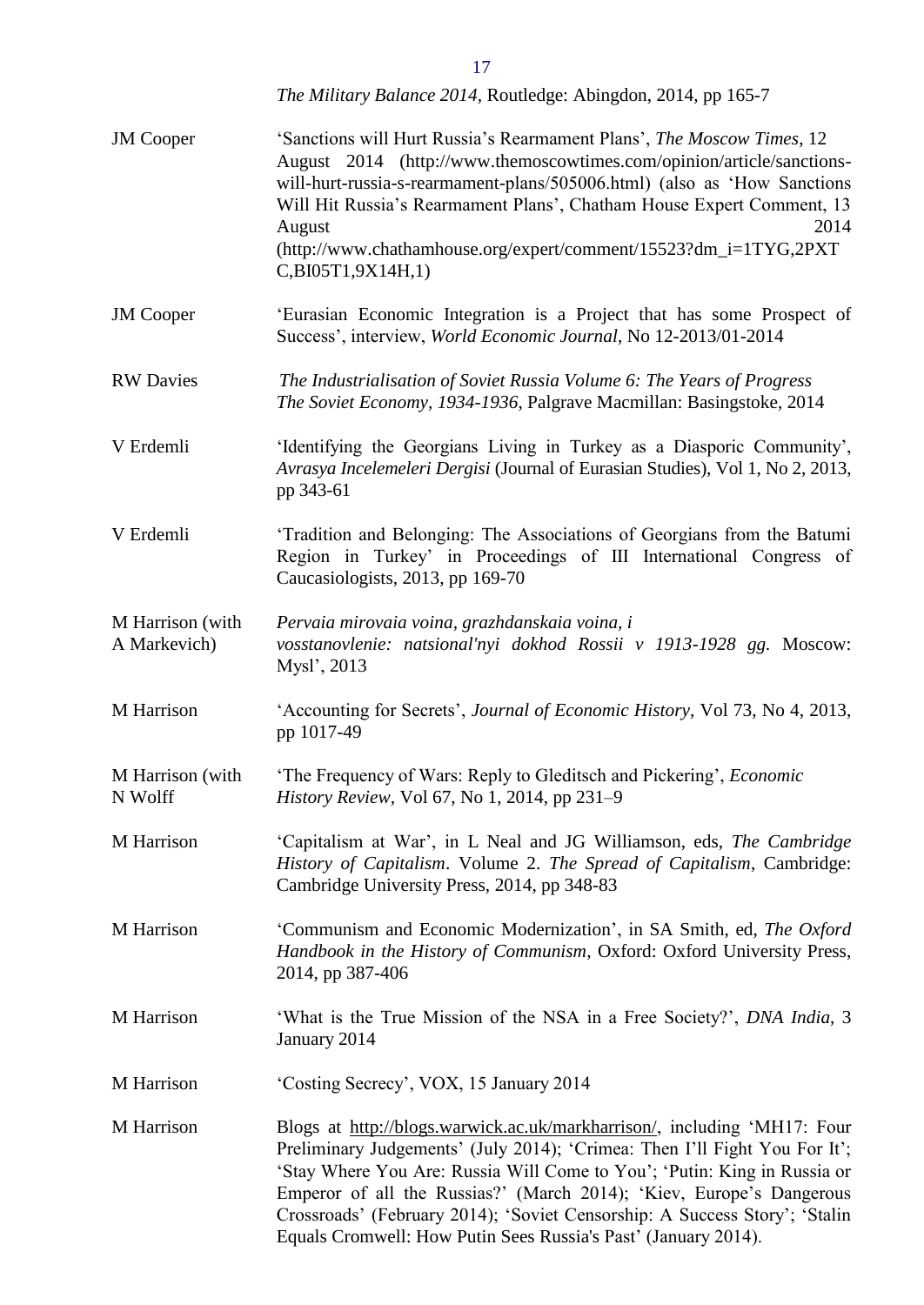| M Harrison                                             | 'Four Things We Get Wrong About World War I', The Conversation, 2<br>April 2014                                                                                                                                                           |
|--------------------------------------------------------|-------------------------------------------------------------------------------------------------------------------------------------------------------------------------------------------------------------------------------------------|
| M Harrison                                             | In a Free Society the Purpose of Mass Surveillance should be to Protect the<br>Way We Live', British Politics and Policy, 16 April 2014                                                                                                   |
| M Harrison                                             | "Myths of the Great War." The Royal Economic Society Newsletter No 165,<br>April 2014                                                                                                                                                     |
| M Harrison                                             | "Four myths about the Great War of 1914-1918." VOX, 3 June 2014                                                                                                                                                                           |
| TJ Haughton (with<br>N Copsey)                         | The JCMS Annual Review of the European Union in 2013, Wiley: Oxford,<br>2014                                                                                                                                                              |
| TJ Haughton                                            | 'Exit, Choice and Legacy: Explaining the Patterns of Party Politics in Post-<br>Communist Slovakia', <i>East European Politics</i> , Vol 30, No 2, 2014, pp 210-<br>29                                                                    |
| TJ Haughton                                            | 'Money, Margins and the Motors of Politics: the EU and the Development of<br>Party Politics in Central and Eastern Europe', Journal of Common Market<br><i>Studies</i> , Vol 52, No 1, 2014, pp 71-87                                     |
| TJ Haughton (with<br>N Copsey)                         | 'Farewell Britannia? "Issue Capture" and the Politics of Cameron's EU<br>Referendum Pledge', Journal of Common Market Studies, Vol 52, No s1,<br>2014, pp 74-89                                                                           |
| TJ Haughton (with<br>N Copsey)                         | 'Editorial: Opening Pandora's Box? The EU in 2013',<br>Journal of Common Market Studies, Vol 52, No s1, 2014, pp 1-4                                                                                                                      |
| TJ Haughton (with<br>T Novotna)                        | The European elections in Central and Eastern EU states illustrates that the<br>rise of Euroscepticism was far from uniform across Europe' May 2014<br>http://blogs.lse.ac.uk/europpblog/category/authors/tim-haughton/                   |
| TJ Haughton (with<br>K Deegan-Krause)                  | The Politics of Broken Relationships? Croatia on the Eve of the European<br>Parliament Elections', May 2014,<br>http://creesbham.blogspot.co.uk/2014/05/the-politics-of-broken-<br>relationships_24.html                                  |
| TJ Haughton (with<br>A Krasovec)                       | 'Are European elections ever about Europe?' May 2014,<br><b>Washington Post,</b><br>http://www.washingtonpost.com/blogs/monkey-<br>cage/wp/2014/05/23/european-parliamentary-elections-slovenia/                                          |
| TJ Haughton (with<br>T Novotna and<br>K Deegan-Krause) | The Czech Paradox: Did the Winner Lose and the Losers Win the<br>Elections?', Washington Post, October 2013<br>http://www.washingtonpost.com/blogs/monkey-cage/wp/2013/10/30/the<br>czech-paradox-did-the-winner-lose-and-the-losers-win/ |
| TJ Haughton                                            | The Sum and Its Parts: The European Union and its Member States',<br>CREES blog, August 2014<br>http://creesbham.blogspot.co.uk/2014/08/the-sum-and-its-parts-european-<br>union.html                                                     |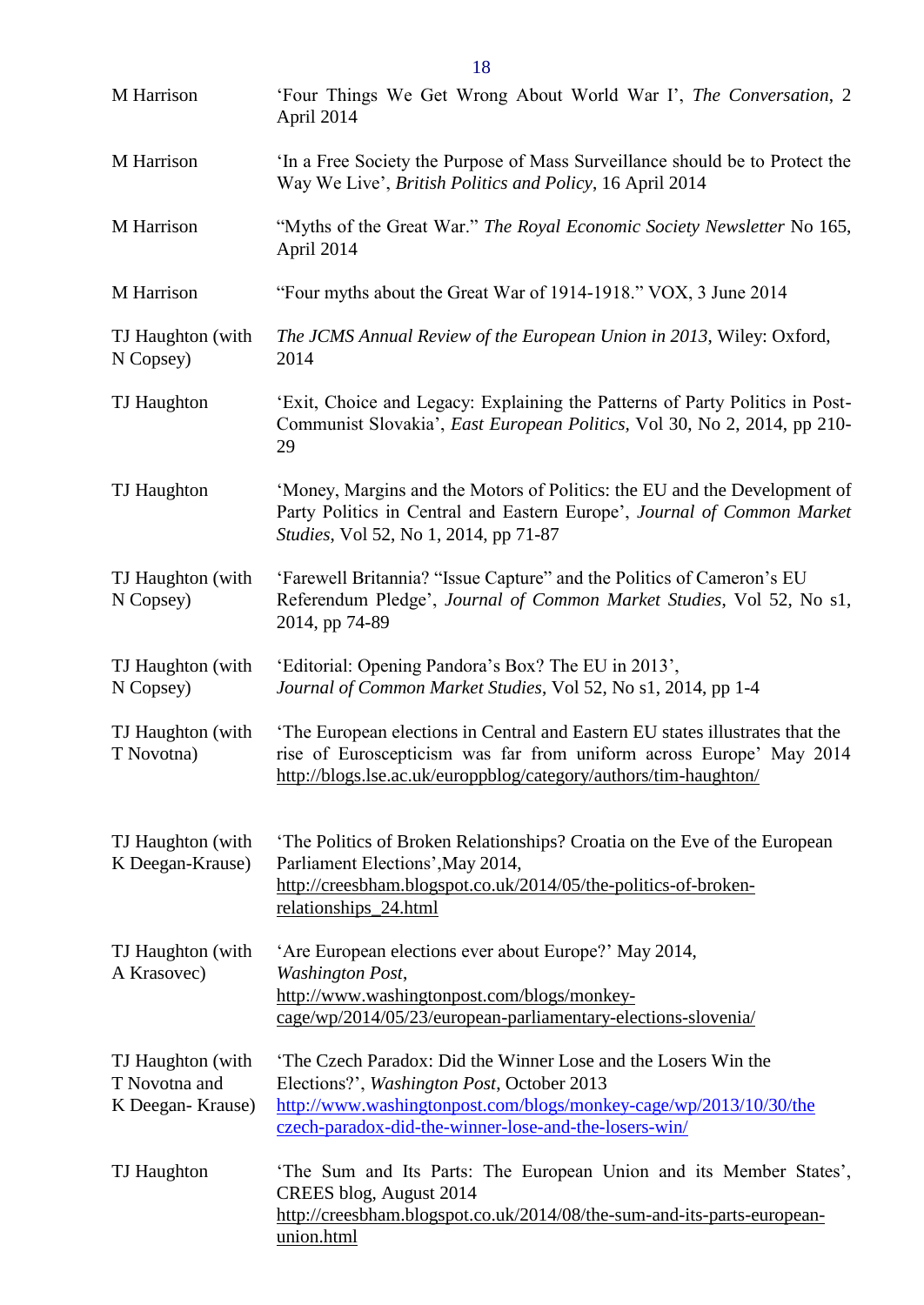| TJ Haughton (with<br>A Krasovec)               | 'Having won Slovenia's elections, political newcomer Miro Cerar will have<br>to make tough decisions if he is to bring stability to a new government LSE's<br>EUROPP blog, July 2014<br>http://blogs.lse.ac.uk/europpblog/2014/07/18/having-won-slovenias-<br>elections-political-newcomer-miro-cerar-will-have-to-make-tough-decisions-<br>if-he-is-to-bring-stability-to-a-new-government/ |
|------------------------------------------------|----------------------------------------------------------------------------------------------------------------------------------------------------------------------------------------------------------------------------------------------------------------------------------------------------------------------------------------------------------------------------------------------|
| TJ Haughton (with<br>A Krasovec)               | 'Predictably Unpredictable: The 2014 parliamentary elections in Slovenia'<br>EPERN blog, July 2014<br>http://epern.wordpress.com/2014/07/17/predictably-unpredictable-the-2014-<br>parliamentary-elections-in-slovenia/                                                                                                                                                                      |
| TJ Haughton                                    | 'The JCMS Annual Review Lecture: Divided and Declining? Europe in a<br>Changing World', UACES News, Issue 79, 2014, p 2                                                                                                                                                                                                                                                                      |
| TJ Haughton                                    | 'Slovakia: Onwards, Upwards and Out?', Economist Intelligence Unit Analysis,<br>London 2014                                                                                                                                                                                                                                                                                                  |
| TJ Haughton                                    | 'Slovakia: Ruling Party Wins Regional Elections' Economist Intelligence<br>Unit Forecast Update, London 2013                                                                                                                                                                                                                                                                                 |
| TJ Haughton                                    | 'Slovakia: Party Politics Continues in the Same Direction', Economist<br>Intelligence Unit Analysis, London 2013                                                                                                                                                                                                                                                                             |
| P Holtom                                       | 'EU arms embargo on Russia will make little impact if France can still sell<br>Putin warships', The Conversation, 28 July 2014                                                                                                                                                                                                                                                               |
| P Holtom (with<br>M Bromley and<br>M Duchâtel) | China's Export of Small Arms and Light Weapons, SIPRI Policy Paper No<br>38, Stockholm, 2013                                                                                                                                                                                                                                                                                                 |
| P Holtom (with<br><b>M</b> Bromley             | 'Arms Trade Treaty assistance: identifying a role for the European Union',<br>EU Non-proliferation Consortium Discussion Paper, Feb 2014. [online]<br>available from<br><http: documents="" markbro<br="" nonproliferationpapers="" www.nonproliferation.eu="">mleypaulholtom52f3b0bd1d36d.pdf&gt;</http:>                                                                                   |
| P Holtom (with<br>I Pavesi and<br>C Rigual)    | 'Trade Update: Transfers, Retransfers and the ATT', in G McDonald, ed,<br>Small Arms Survey 2014: Women and Guns, Cambridge University Press:<br>Cambridge, 2014, pp 108-43                                                                                                                                                                                                                  |
| P Holtom                                       | 'Russia', in I Olawale and E Skons, eds, Security Activities of External<br>Actors in Africa, Oxford University Press: Oxford, 2014, pp 59-81                                                                                                                                                                                                                                                |
| D Kaneff                                       | 'Privatizing the Borders. Human Rights and the British Visa Regime',<br>Anthropology Today, Vol 29, No 2, 2013, pp 8-12                                                                                                                                                                                                                                                                      |
| D Kaneff                                       | 'Rural-Urban Relations in a Global Age' in G Duijzings, ed, Global<br>Villages. Rural and Urban Transformations in Contemporary Bulgaria,<br>Anthem Press: London, 2013, pp 33-51                                                                                                                                                                                                            |
| S Malle                                        | "China through OECD's eyes" in 意大利人眼中的中国 (Contemporary<br>China through the Eyes of Italian Experts), 2014, pp 102-12                                                                                                                                                                                                                                                                        |

19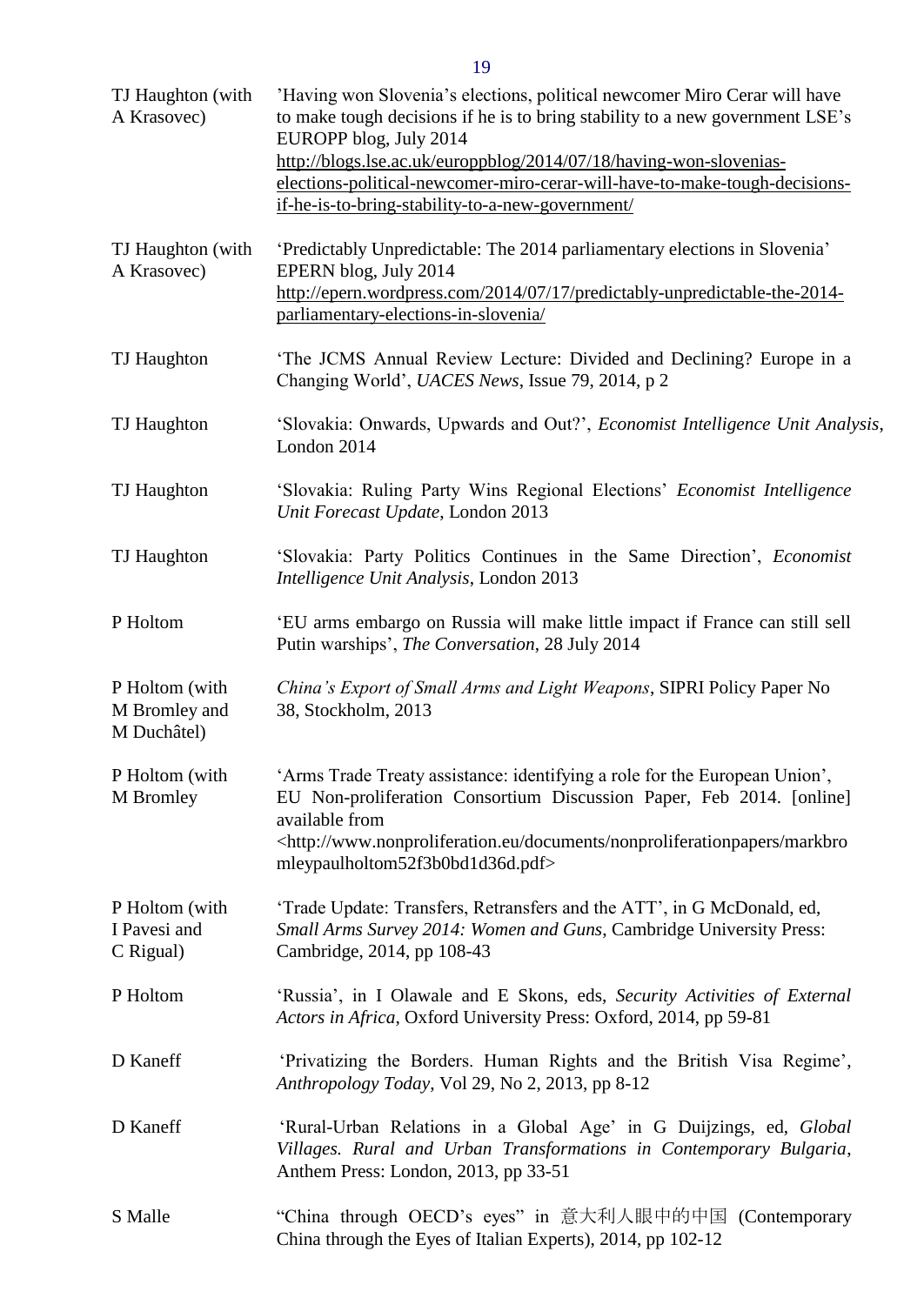| S Malle                                               | 'Crisi mondiale e sviluppo economico in Cina. Mutamenti in corso", Atom -<br>Autobiografia di una impresa metanazionale, Rubbettino Editore, 2013, pp<br>$205 - 18$                                                 |
|-------------------------------------------------------|---------------------------------------------------------------------------------------------------------------------------------------------------------------------------------------------------------------------|
| S Malle                                               | 'State Corporatism in Russia", CRCE Briefing, 2013,<br>http://www.crce.org.uk/briefings/brief16.shtml                                                                                                               |
| S Malle                                               | Le sfide della modernizzazione in Russia: sviluppi economici e cambiamenti<br>istituzionali, Il Politico, April 2014, No 1                                                                                          |
| J Morris and<br>A Polese (eds)                        | The Informal Post-socialist Economy: Embedded Practices and<br>Livelihoods, Routledge, 2013                                                                                                                         |
| J Morris (with<br>A Polese, I Harboe<br>and B Kovacs) | 'Welfare States and Social Policies in Eastern Europe and the former USSR:<br>Where Informality fits in', Journal of Contemporary European Studies,<br>Vol 22, No 2, 2014, pp 184-98                                |
| J Morris                                              | 'The Warm Home of Cacti and other Soviet Memories: Russian Workers on<br>the Socialist Period', Central Europe, Vol 12, No 1, 2014, pp 16-31                                                                        |
| J Morris (with A<br>Polese)                           | 'Informal Health and Education Sector Payments in Russian and Ukrainian<br>Cities: Structuring Welfare from Below', European Urban and Regional<br>Studies, March 2014, pre-print online                            |
| J Morris                                              | 'Precarious Work, Entrepreneurial Mindset and Sense of Place: Female<br>Strategies in Insecure Labour Markets: A Response to Hanna-Mari Ikonen',<br>Global Discourse Vol 4, No 1, 2014, pre-print online.           |
| J Morris                                              | 'Low Wages and No Dignity: Russian Workers Reflect on the Stark Post-<br>Soviet Choices in Blue-Collar Employment', International Labor and<br>Working-Class History, Vol 84, 2013, pp 271-7                        |
| J Morris                                              | 'Informality – Enduring Practices, Entwined Livelihoods', in The Informal<br>Post-socialist Economy: Embedded Practices and Livelihoods, Routledge,<br>2013, pp 1-19                                                |
| J Morris                                              | 'Moonlighting Strangers Met on the Way: The Nexus of Informality and<br>Blue-Collar Sociality in Russia', in The Informal Post-socialist Economy:<br>Embedded Practices and Livelihoods, Routledge, 2013, pp 51-66  |
| J Morris                                              | 'Notes on the 'Worthless Dowry' of Soviet Industrial Modernity', June 2014<br>http://creesbham.blogspot.co.uk/2014/05/notes-on-worthless-dowry-of-<br>soviet.html#more                                              |
| M Perrie                                              | 'Uspenskii and Zhivov on Tsar, God, and Pretenders. Semiotics and the<br>Sacralization of the Monarch', Kritika: Explorations in Russian and<br><i>Eurasian History</i> , New Series, Vol 15, No 1, 2014, pp 133-49 |
| M Perrie                                              | 'The First English History of the Russian Time of Troubles: Samuel<br>Purchas's "Late Changes" (1625)', Canadian-American Slavic Studies, Vol<br>48, Issue 1-2, 2014, pp 135-45                                     |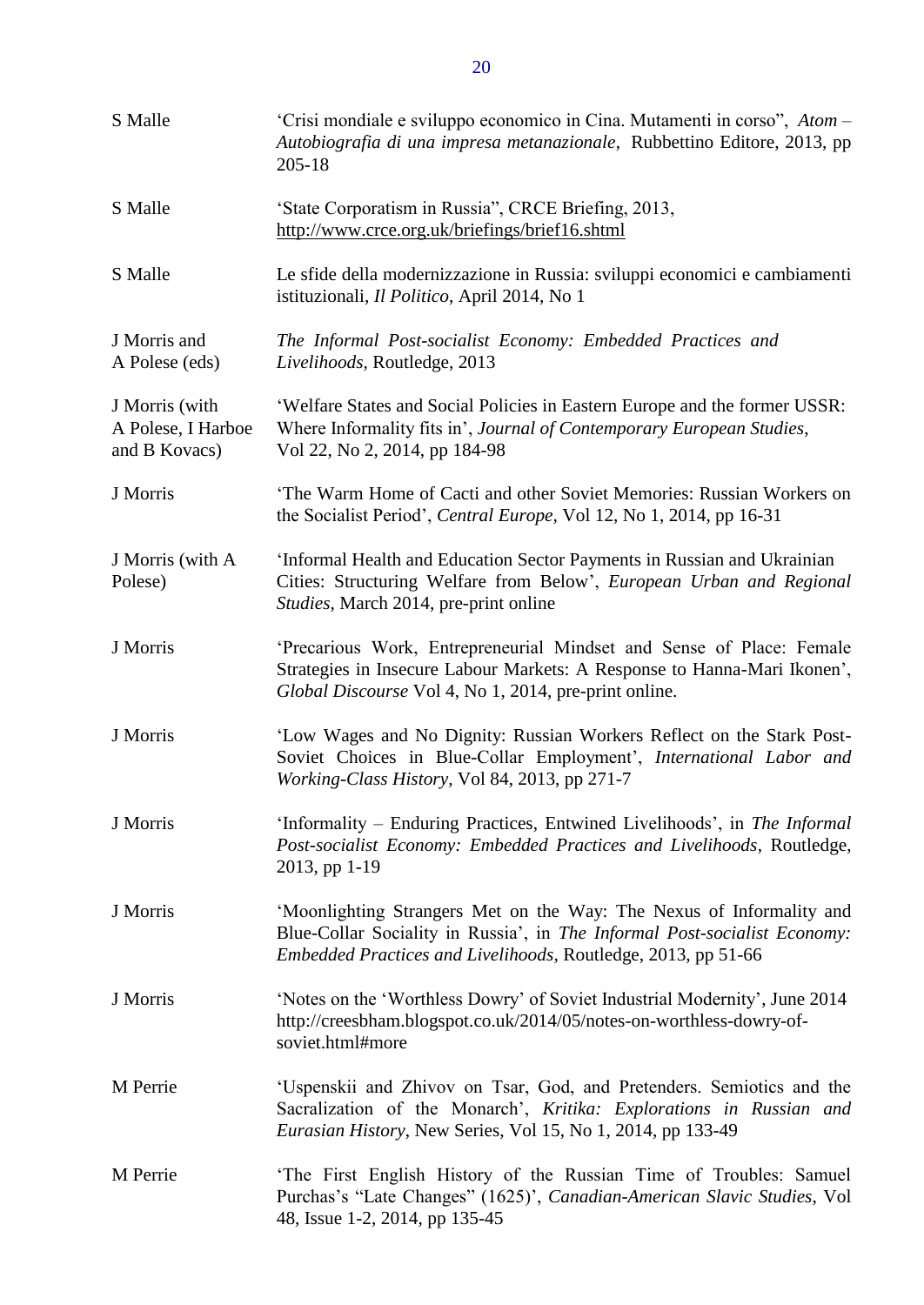| M Perrie                                                                                    | 'Trans-national Representations of Pretenders in $17th$ -century Russian<br>Revolts', in M Griesse, ed, From Mutual Observation to Propaganda War.<br>Premodern Revolts in their Transnational Representations, transcript<br>Verlag: Bielefeld, 2014, pp 53-78   |
|---------------------------------------------------------------------------------------------|-------------------------------------------------------------------------------------------------------------------------------------------------------------------------------------------------------------------------------------------------------------------|
| M Pushkin                                                                                   | 'Andrei Voznesenskii: Poet global'noi vospriimchivosti', in Dialog kul'tur:<br>tsennosti, smysly, kommunikatsii: XIII Mezhdunarodnye Likhachevskie<br>nauchnye chteniya, 16-17 maya 2013 g., SPbGUP: St Petersburg, 2013, pp<br>151-2; also pp 575, 578, 580, 581 |
| <b>B</b> Renz                                                                               | 'Electronic resources and the study of political elites in Russia', <i>Europe</i><br>Asia Studies, Vol 65, No 10, 2013, pp 1898-911                                                                                                                               |
| <b>B</b> Renz                                                                               | 'Russian Military capabilities after 20 years of Reform', Survival: Global<br>Politics and Strategy, Vol 56, No 30, 2014, pp 61-84                                                                                                                                |
| E Richardson                                                                                | 'Armenia: Health System Review', Health Systems in Transition, Vol 15, No<br>4, 2013, pp 1-99                                                                                                                                                                     |
| E Richardson (with<br>I Malakhova,<br>I Novik, A Famenka)                                   | 'Belarus: Health System Review. Health Systems in Transition, Vol 15, No<br>5, 2013, pp 1-118                                                                                                                                                                     |
| E Richardson (with<br>R McKee,<br>A Murphy,<br><b>B</b> Roberts,<br>C Haerpfer,<br>M McKee) | 'Do Citizens of the Former Soviet Union Trust State Institutions, and Why?'<br>East European Politics, Vol 29, No 4, 2013, pp 377-96                                                                                                                              |
| S Krull-Abe,<br>A Stickley, B Roberts,<br>P Abbott, D Rotman,<br>M McKee)                   | E Richardson (with 'Changing Patterns of Fruit and Vegetable Intake in Countries of the Former<br>Soviet Union', Public Health Nutrition, Vol 16, No 11, pp 1924-32                                                                                               |
| E Richardson (with<br>S Kwon, (eds.)                                                        | Mongolia Health System Review Asian Pacific Observatory on Health<br>Systems and Policies: Manila, 2013                                                                                                                                                           |
| D White                                                                                     | 'Taking it to the Streets: Raising the Costs of Electoral Authoritarianism in<br>Russia', Perspectives on European Politics and Society, Vol 14, No 4, 2013                                                                                                       |
| (eds)                                                                                       | G Yemelianova et al Many Faces of the Caucasus, London: Routledge, 2014                                                                                                                                                                                           |
|                                                                                             | G Yemelianova et al 'Chapter One: Many Faces of the Caucasus', in G Yemelianova, et al (eds)<br>Many Faces of the Caucasus, Routledge: London, 2014, pp 7-21                                                                                                      |
| G Yemelianova                                                                               | 'Islam, National Identity and Politics in Contemporary Kazakhstan', Asian<br><i>Ethnicity</i> , Vol 15 No 3, 2014, pp 286-301                                                                                                                                     |
| G Yemelianova                                                                               | 'Islam, Nationalism and State in the Muslim Caucasus', Caucasus Survey,<br>Vol 1 No 2, 2014, pp 3-30                                                                                                                                                              |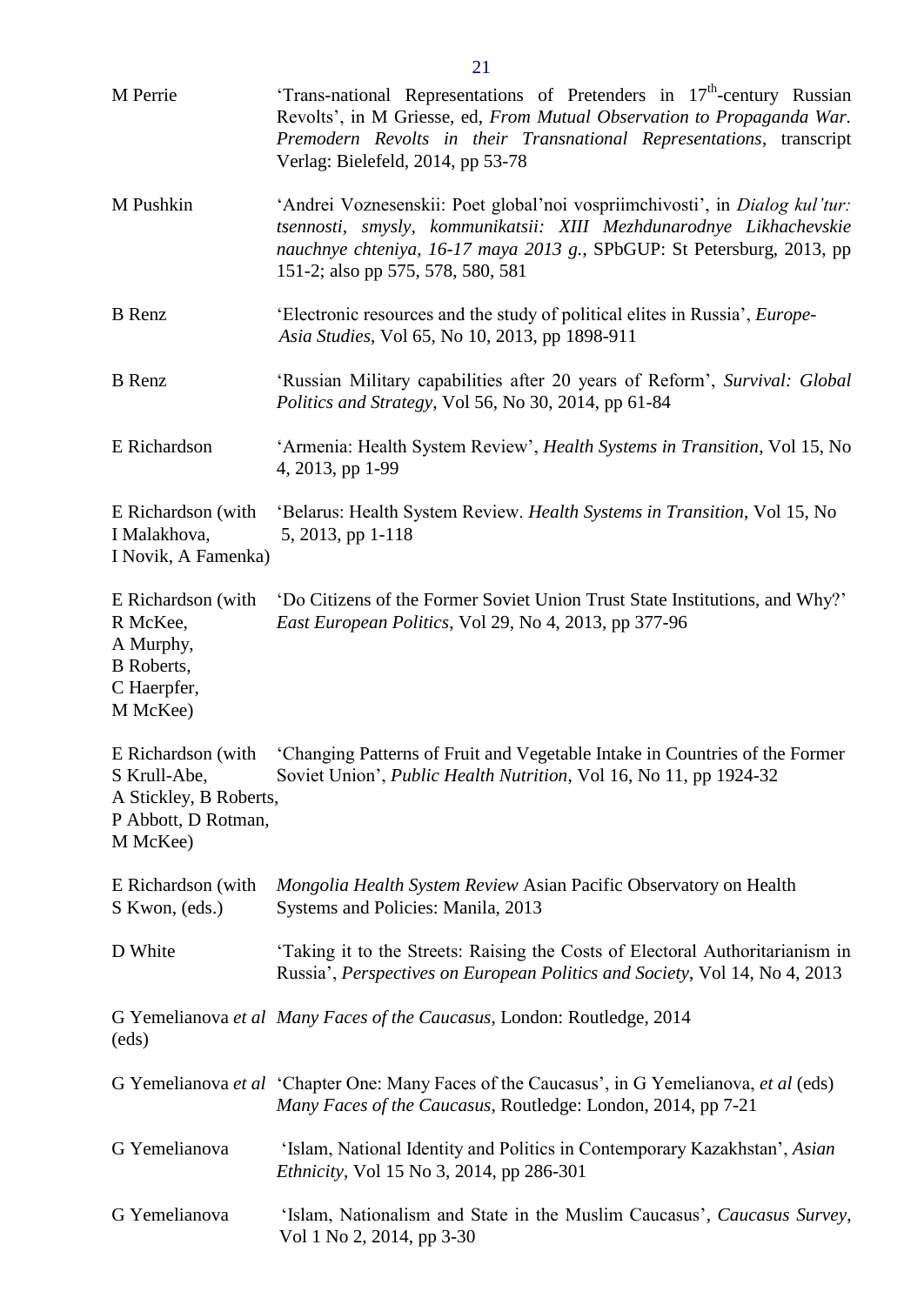G Yemelianova 'Islamic Radicalisation in the Ferghana Valley', in T Bremer and A Krawchuk, eds, *Eastern Orthodox Encounters of Identity and Otherness: Values, Self-Reflection, Dialogue,* Palgrave Macmillan: New York, 2014, pp 95-123

## <span id="page-21-0"></span>**THESES AND DISSERTATIONS**

### <span id="page-21-1"></span>**In Preparation**

| K Avedissian    | 'Success and Failure of Social Movements in Authoritarian Contexts: the<br>Cases of Krasnodar Krai and the Republic of Kabardino-Balkaria' (PhD;<br>supervisors G Yemelianova/S Wolff)  |
|-----------------|-----------------------------------------------------------------------------------------------------------------------------------------------------------------------------------------|
| N Coombs        | 'Lev Kamenev: A case study in moderate Bolshevism' (PhD; supervisor EA<br>Rees)                                                                                                         |
| L Davies        | 'Cold War or Cool Peace? A Conceptual Analysis of the Contemporary<br>Russo-European Relationship' (PhD; supervisors DL Averre/M Webber)                                                |
| V Erdemli       | 'Tradition and Belonging: Georgian Associations in Turkey' (PhD;<br>supervisors D Kaneff/G Yemelianova)                                                                                 |
| K Hoffman       | 'Regional Organisations in the Post-Soviet Space: Domestic Origins of<br>Cooperation Dynamics' (PhD; supervisors K Wolczuk/DL Averre)                                                   |
| D Ionescu       | 'Weaknesses of the EU evaluation of a candidate: Lessons to be learned<br>Bulgarian/ Romanian Experience (PhD; supervisors<br>from the<br>H<br>Macartney/G Timmins)                     |
| N Kemoklidze    | 'Identity Construction and Ethno-National Violence in Georgia in the Early<br>1990s' (PhD; supervisors K Wolczuk, S Wolff, C Moore)                                                     |
| J Kennedy       | 'How do Russian Communities Develop Social Resilience to Industrial<br>Risk?' (PhD; supervisors JB Morris/DL Averre)                                                                    |
| D Leitch        | The Contribution of International Technical Assistance to Public<br>Administrative Reform in Ukraine: the Case of Regional Policy 2000-2012'<br>(PhD; supervisors K Wolczuk/A Campbell) |
| P Manolova      | 'Transitions from Education to Work of Bulgarian Social Science Graduates'<br>(PhD; supervisors D Kaneff/JB Morris)                                                                     |
| I Opdahl        | 'Energy and Russian Foreign Policy in the CIS 1995–2005'<br>(PhD;<br>supervisors R Connolly/JM Cooper)                                                                                  |
| J Perera        | 'Russia's Nuclear Industry' (PhD; supervisors R Connolly/JM Cooper)                                                                                                                     |
| <b>SEMINARS</b> | Organized by Dr Tim Haughton                                                                                                                                                            |

# <span id="page-21-2"></span>**October 2013**

'The Syrian Crisis: Perspectives and Prospects'**,**  Speakers: Derek Averre, Adam Quinn, Stefan Wolff, Galina Yemelianova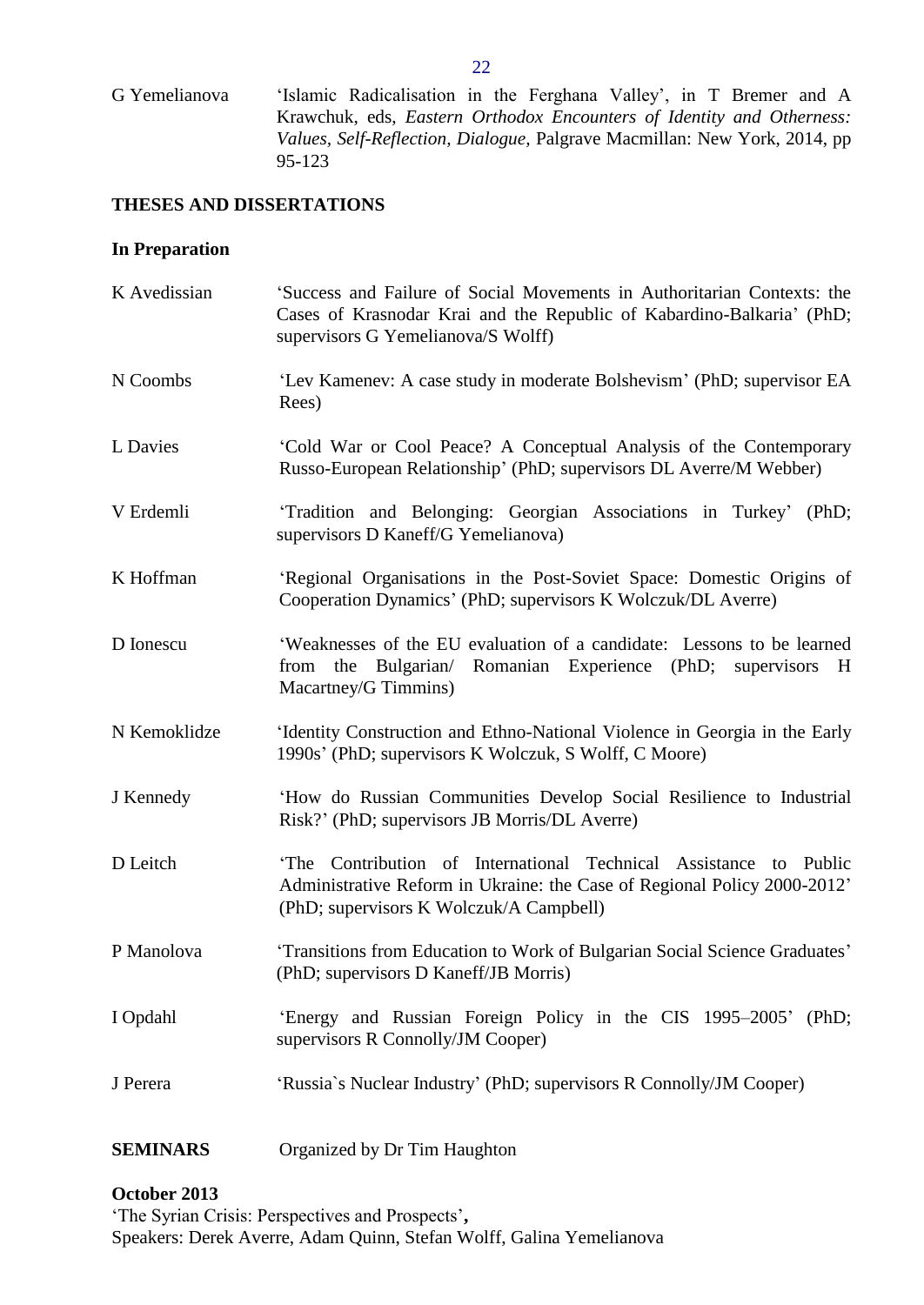#### 23

'In the Shadow of Violence: The Political Economy of Putin's Russia', Speakers: Professor Neil Robinson (University of Limerick) and Richard Connolly

# **November 2013**

'Russia and the Post-Cold War Security Environment: Revisiting Russia's Approach Towards Conflict Management', Speaker: Lance Davies

# **December 2013**

'Legacies and Memories of Dictatorship: the Communist Past and the Present', Speakers: Joshua Tucker (New York University) and Sara Jones (IGS/POLSIS). Discussant: Tim Haughton

'Living in Interesting Times: Russian Politics and Economics in Putin's Third Term'**,**  Speakers: Joshua Tucker (New York University), Julian Cooper and David White

# **January 2014**

'Red Nations: The Nationalities Experience in and After the USSR', Speakers: Jeremy Smith, Galina Yemelianova and Arfon Rees

'In a Cross-Fire of Integration: Russia, Europe and Political Crisis in Ukraine', Speakers: Sarah Whitmore (Oxford Brookes), Rilka Dragneva-Lewers and Kataryna Wolczuk

# **February 2014**

'Bribes that are Gifts? Theorising Informality from the Ground Up in Russia' Joint event with the Department of Modern Languages, Speaker: Jeremy Morris

## **March 2014**

'From Revolution to Annexation? Ukraine, Russia and the West', Speakers: Julian Cooper, Rilka Dragneva-Lewers and Kataryna Wolczuk

'The Production of Migrants in Contemporary Capitalism' Speakers: Dr Nikolaos Xypolitas (University of Cyprus); Dr Bahar Baser (University of Warwick). (Organized by Polina Manolova and Veysel Erdemli)

# <span id="page-22-0"></span>**OTHER PUBLIC OUTPUT**

Numerous media interviews were given by **Dr Derek Averre** for *inter alia* BBC World News, BBC WM radio and Voice of Russia.

**Dr Richard Connolly** published five articles in *The Conversation* and one in *The Washington Post*. He also appeared on live television and radio news programmes, including BBC Breakfast and the BBC Radio 4 Today programme. In addition he contributed on numerous occasions to LBC radio, Russia Today, Islam News, CNBC, Wall Street Journal, and Voice of Russia.

In addition to commenting on European politics to a range of media and writing articles for the *Washington Post*, **Dr Tim Haughton** recorded a podcast with Isabelle Hertner and Adam Quinn: 'The terrible, horrible, no good, very bad European elections edition'

[http://www.birmingham.ac.uk/schools/government-society/departments/political-science](https://mail.bham.ac.uk/owa/redir.aspx?C=mKlM2PS7wEOu-5D4r8nRfHQjVtXBZdEIgtSUVHX0uUp3pQR43FRiPwvU_fvgForjXEQl2KT7zSM.&URL=http%3a%2f%2fwww.birmingham.ac.uk%2fschools%2fgovernment-society%2fdepartments%2fpolitical-science-international-studies%2fnews%2f2014%2f06%2feuropean-elections-podcast-04.aspx)[international-studies/news/2014/06/european-elections-podcast-04.aspx](https://mail.bham.ac.uk/owa/redir.aspx?C=mKlM2PS7wEOu-5D4r8nRfHQjVtXBZdEIgtSUVHX0uUp3pQR43FRiPwvU_fvgForjXEQl2KT7zSM.&URL=http%3a%2f%2fwww.birmingham.ac.uk%2fschools%2fgovernment-society%2fdepartments%2fpolitical-science-international-studies%2fnews%2f2014%2f06%2feuropean-elections-podcast-04.aspx)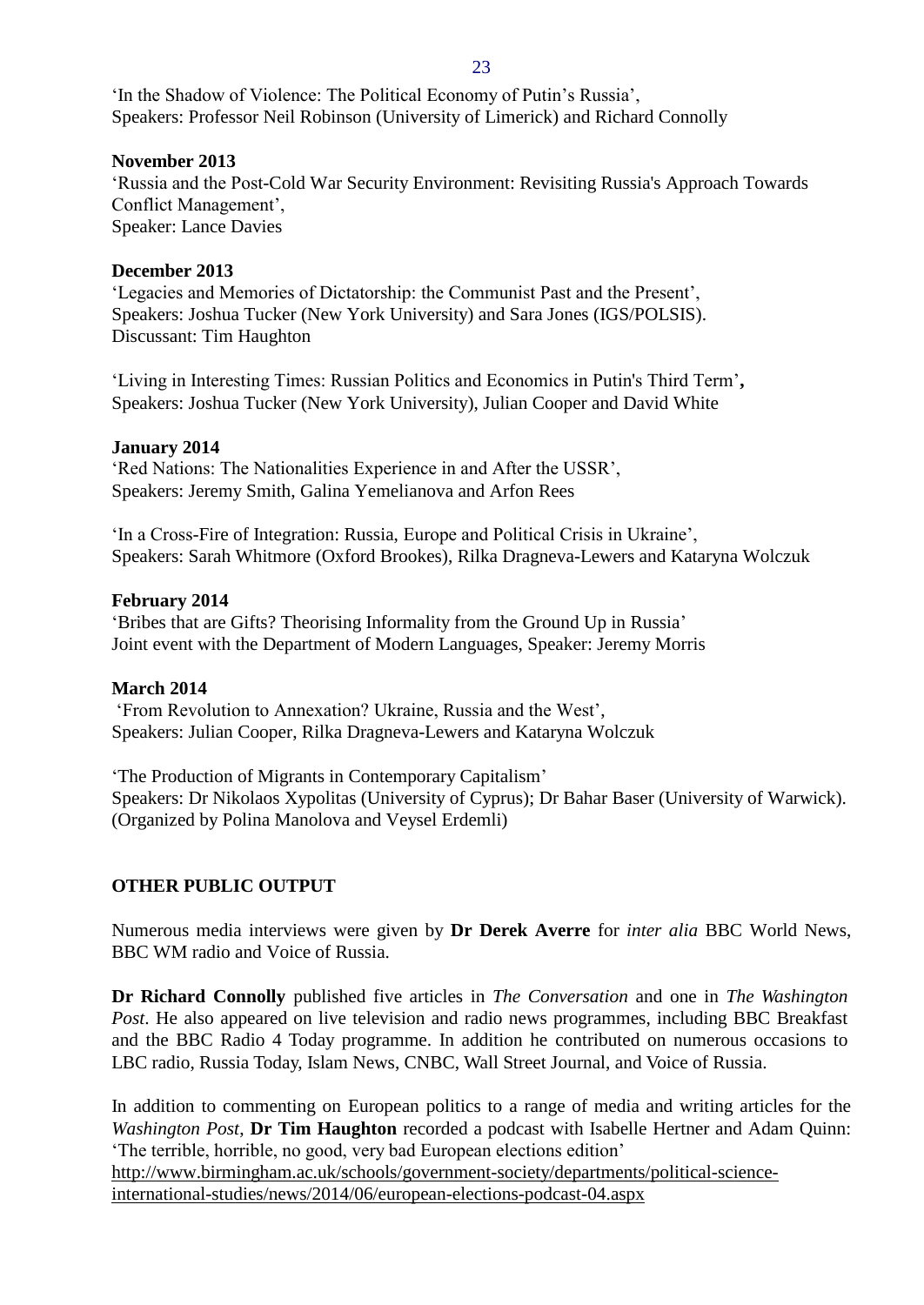**Ingerid M. Opdahl** appeared on the Norwegian public broadcasters NRK (TV and radio) and TV2 (TV) on the crisis in Ukraine, in interviews and debates eleven times from March to August 2014. She also in this period contributed advice to Norwegian politicians and civil servants on Ukraine and Russian foreign policy.

An interview with **Professor Maureen Perrie** was filmed in September 2013 for a television programme on Ivan the Terrible, made by Moers Media and shown on the German ARTE channel in April 2014.

**Michael Pushkin** coached four soloists and a twelve-strong chorus in a Russian-language performance of Scene One of Tchaikovsky's opera *Evgenii Onegin*, the introductory item in the annual *Opera Scenes* production at Birmingham Conservatoire, 5-7 December 2013. He coached and organised the Conservatoire's third annual *Russian Song Evening* recital in May.

In April 2014 **Dr Bettina Renz** was invited to speak on the topic of 'Russian Paramilitary Forces' at a colloquium for a small group of decision-makers in the German chancellor's office, Ministry of Defence, Foreign Ministry and Federal Council organised by the German Institute for International and Security Affairs (SWP), Berlin. Several interviews were given to media outlets in spring 2014 during the Crimea crisis, including BBC Radio Nottinghamshire, the Voice of Russia and Bloomberg.

At the end of 2013 David White gave a number of national radio interviews regarding the release of the Pussy riot activists and Mikhail Khodorkovsky.

# <span id="page-23-0"></span>**ANNUAL RESEARCH CONFERENCE**

St Catharine's Foundation Lecture by Guest Speaker: **Catherine Merridale** (Queen Mary and Westfield) - 'Red Fortress: History and Illusion in the Kremlin'

Russian Politics after Ukraine: Problems and Perspective Chair: Tim Haughton Speakers: Richard Sakwa (Kent) Edwin Bacon (Birkbeck) Luke March (Edinburgh)

Perspectives on the Crisis in Ukraine

Chair: Tim Haughton Speakers: Julian Cooper Rilka Dragneva-Lewers Deema Kaneff Galina Yemelianova Kataryna Wolczuk

Core and Periphery before and after the Soviet collapse Chair: Galina Yemelianova Speakers: Mark Harrison (Warwick), 'The KGB: Success and Failure on the Western Border' Alexander Titov (Queens University Belfast) 'The Rise of Post-Soviet Nationalism and the Collapse of the USSR: The Case of Lev Gumilev and Eurasianists'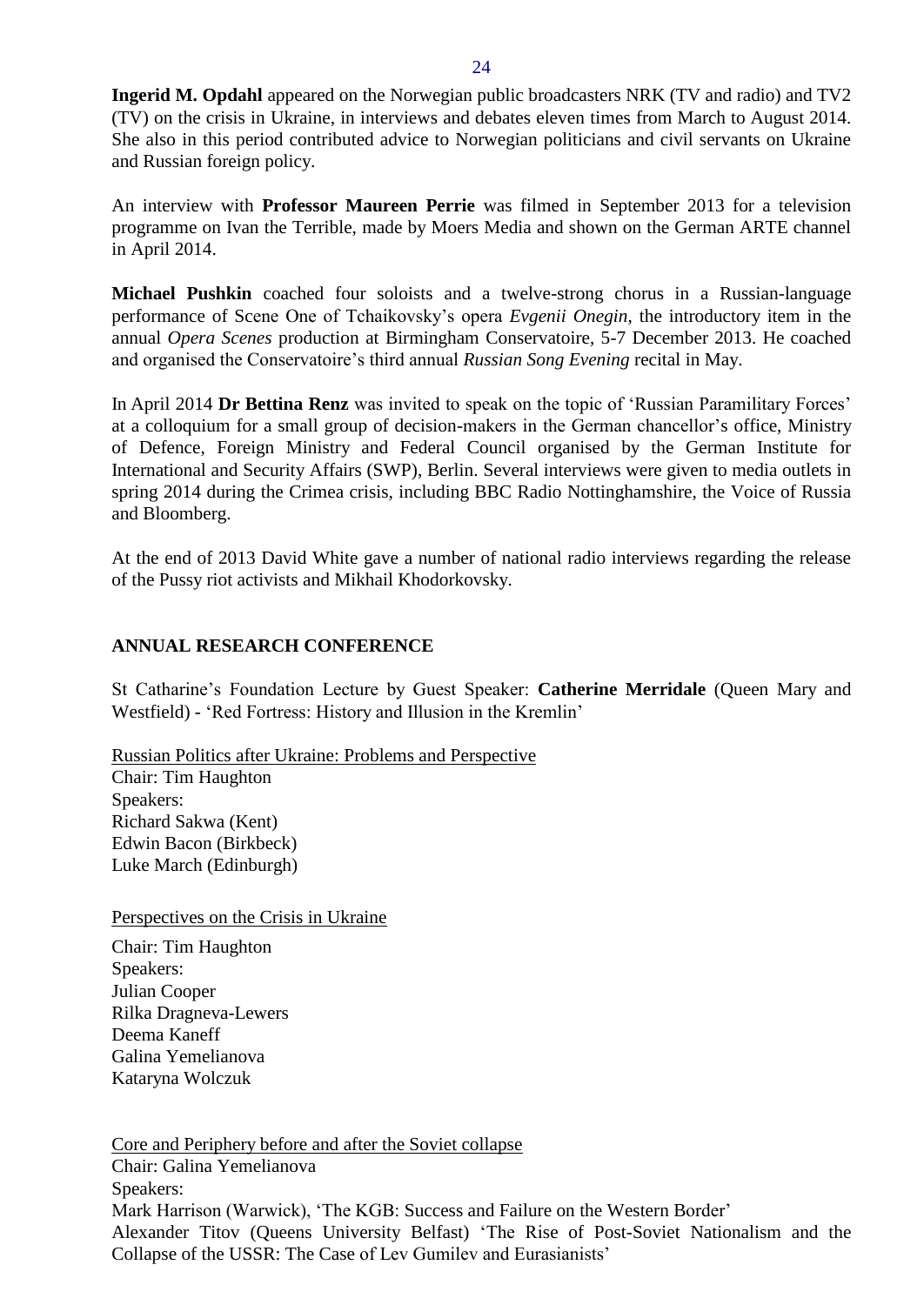Jeremy Smith (University of Eastern Finland), 'Russia, Central Asia, and the Soviet Collapse'

The Military Dimension of Present-Day Russia Chair: Deema Kaneff Speakers: Julian Cooper Paul Holtom (Coventry University) Hanna Smith (Aleksanteri Institute, Helsinki) Bettina Renz (University of Nottingham)

Afghanistan after NATO: Regional Security Implications

Chair and Discussant: Derek Averre

Speakers:

Rodric Braithwaite (former ambassador to the Soviet Union and the Russian Federation),

'"This Time it Will be Different": British, Russians, and Americans in Afghanistan'

Natasha Kuhrt (King's College London), 'Russia, Afghanistan and Regional Security'

Lance Davies, 'The CSTO as Regional 'Conflict Manager': An Insight into Doctrine and Practice'

Corruption in Russia: Some Characteristics and Counter-Measures

Chair: Silvana Malle (CREES/University of Verona)

Speakers:

Philip Hanson (Associate Fellow, Chatham House and CREES Emeritus Professor), '*Reiderstvo*/Asset-grabbing: what it is, what scale it is on, the damage it does and the fight-back against it'

Elizabeth Teague (formerly FCO), 'Building a Wall around the Nation: Putin's "Renationalization" of the Elite'

Discussant: Richard Connolly

The Caucasus: The Role of External and internal Framing.

Chair: Galina Yemelianova

Speakers:

Kamala Imranli-Lowe, 'Armenia-Azerbaijan Conflict through the Prism of the British Media' Karena Avedissian, 'Framing Social Protest by its Participants and the State in the Caucasus' Domitilla Sagramoso (King's College, London), 'The Internal and Global Discourses of Islamic Radicals in the Caucasus'

## <span id="page-24-0"></span>**TRAVEL AND VISITS**

## <span id="page-24-1"></span>**Visits by Centre Staff, Associate and Honorary Members**

**Professor Julian Cooper** spent two weeks in April 2013 on an internship at the Swedish Defence Research Agency (FOI), Kista, Stockholm, Sweden, working on a commissioned report on Russian military expenditure.

**Veysel Erdemli** carried out fieldwork in Turkey and Georgia from May to August.

Funded by a grant by the POLSIS research committee **Dr Tim Haughton** undertook a research trip to Croatia, Slovenia, Slovakia and the Czech Republic during the campaign for the European Parliament elections.

**Dr Deema Kaneff** holds the position of Research Associate at the Max Planck Institute for Social Anthropology, Halle, Germany and spent July at the institute.